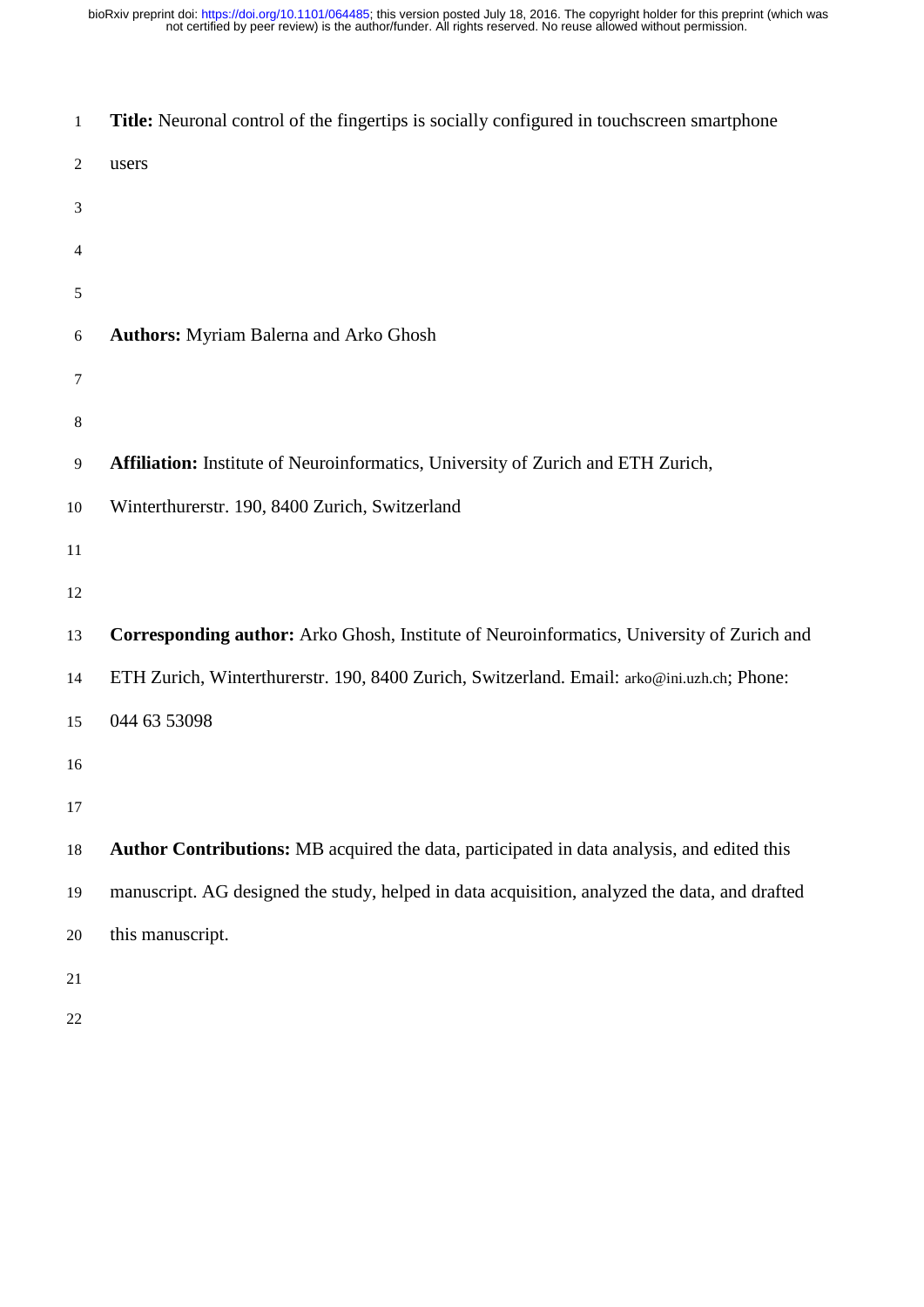not certified by peer review) is the author/funder. All rights reserved. No reuse allowed without permission. bioRxiv preprint doi: [https://doi.org/10.1101/064485;](https://doi.org/10.1101/064485) this version posted July 18, 2016. The copyright holder for this preprint (which was

#### **Abstract**

 As a common neuroscientific observation, the more a body part is used, the less variable the corresponding computations become. We here report a more complicated scenario concerning the fingertips of smartphone users. We sorted 21-days histories of touchscreen use of 57 volunteers into social and non-social categories. Sensorimotor variability was measured in a laboratory setting by simple button depressions and scalp electrodes (electroencephalogram, EEG). The ms range trial-to-trial variability in button depression was directly proportional to the number of social touches and inversely proportional to non-social touches. Variability of the early tactile somatosensory potentials was also proportional to the number of social touches, but not to non-social touches. The number of Apps and the speed of touchscreen use also reflected this variability. We conclude that smartphone use affects elementary computations even in tasks not involving a phone and suggest that social activities uniquely reconfigure the thumb to touchscreen use.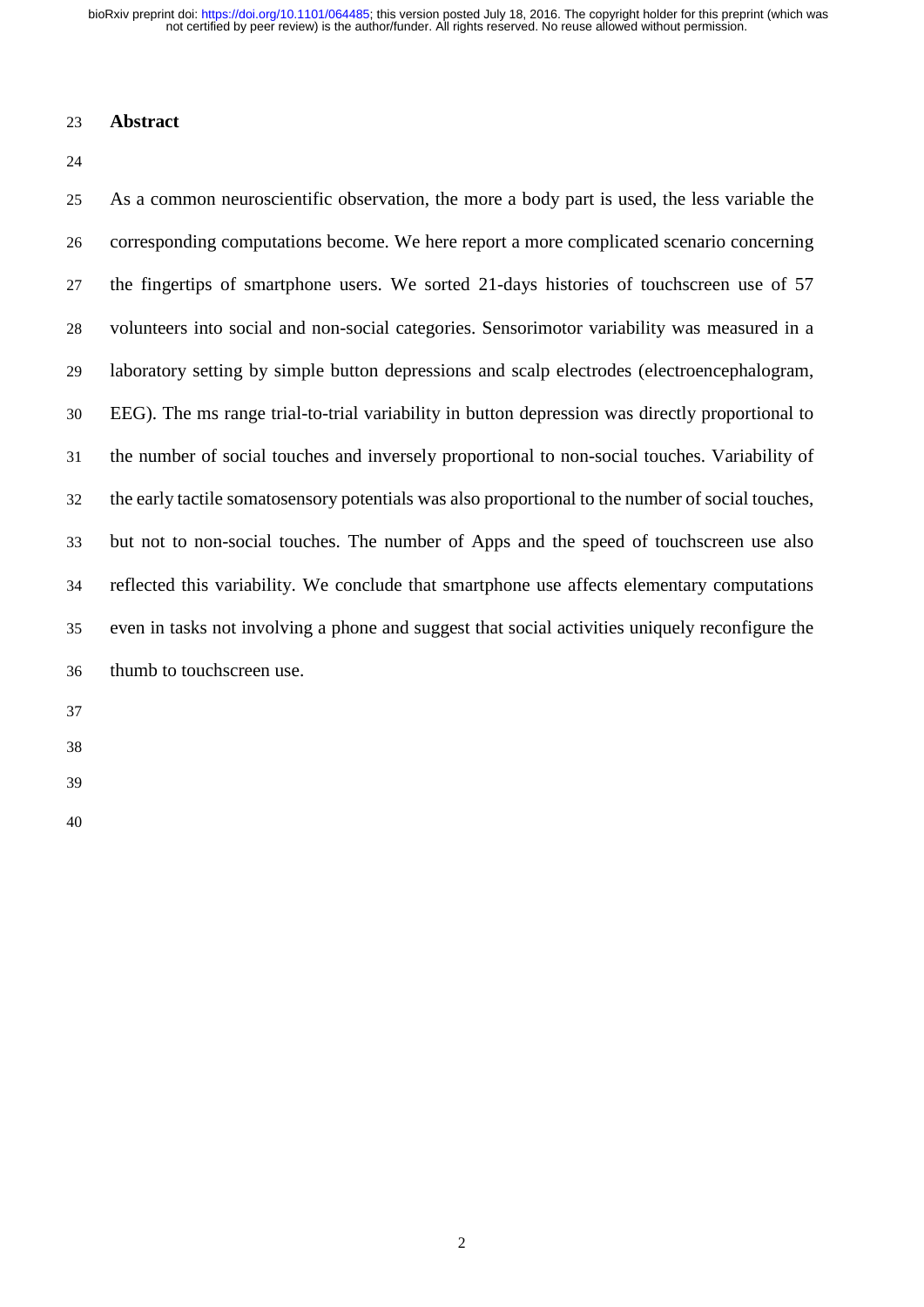#### **Introduction**

 Smartphones enable a remarkably broad range of activities. From the perspective of higher cognition, smartphone behavior engages complex computations for decision-making, language, and social interactions. From the perspective of lower-level sensorimotor control, the thumb and the fingertips are repeatedly applied on the touchscreen to essentially either tap or swipe. The observation that even toddlers can easily operate a touchscreen underscores the simplicity of its sensorimotor control (1). According to a series of experiments, a repeated use of the hand in either skillful or simple actions enhances the corresponding representation in the sensorimotor cortex (2–6). Sensorimotor alterations have been observed in trained laboratory monkeys, athletes, Braille readers, and concert string instrument players (3, 5, 7–9). A prominent notion underlying these observations is that the sensorimotor cortex keeps track of the amount of activity generated by the corresponding body part but the exact nature of this tracking is unclear. For instance, in terms of touchscreen use, the cortex may keep track of the number, frequency, and/or behavioral context of touchscreen actions.

 In real-world observations, the role of the behavioral context in use-dependent plasticity is difficult to establish, partly because of a poor quantification of human actions. For instance, it is common to assess the extent of deliberate practice in elite musicians by using questionnaires (6, 10, 11). Such qualitative approaches do not provide a measure of the amount of activity nor do they capture the activity context. Under well-controlled laboratory conditions, the precise extent of plasticity depends on whether the sensory information presented at the fingertip is used towards a behavioral task or not (4). In general, the cortical plasticity can be modulated by artificially stimulating neuromodulators, such as dopamine or serotonin, that are naturally released according to the behavioral relevance (12). Social behavior strongly engages such neuromodulators and the touchscreen smartphone is prominently used towards social 66 activities  $(13-15)$ . Therefore, the use-dependent configuration of fingertips in touchscreen users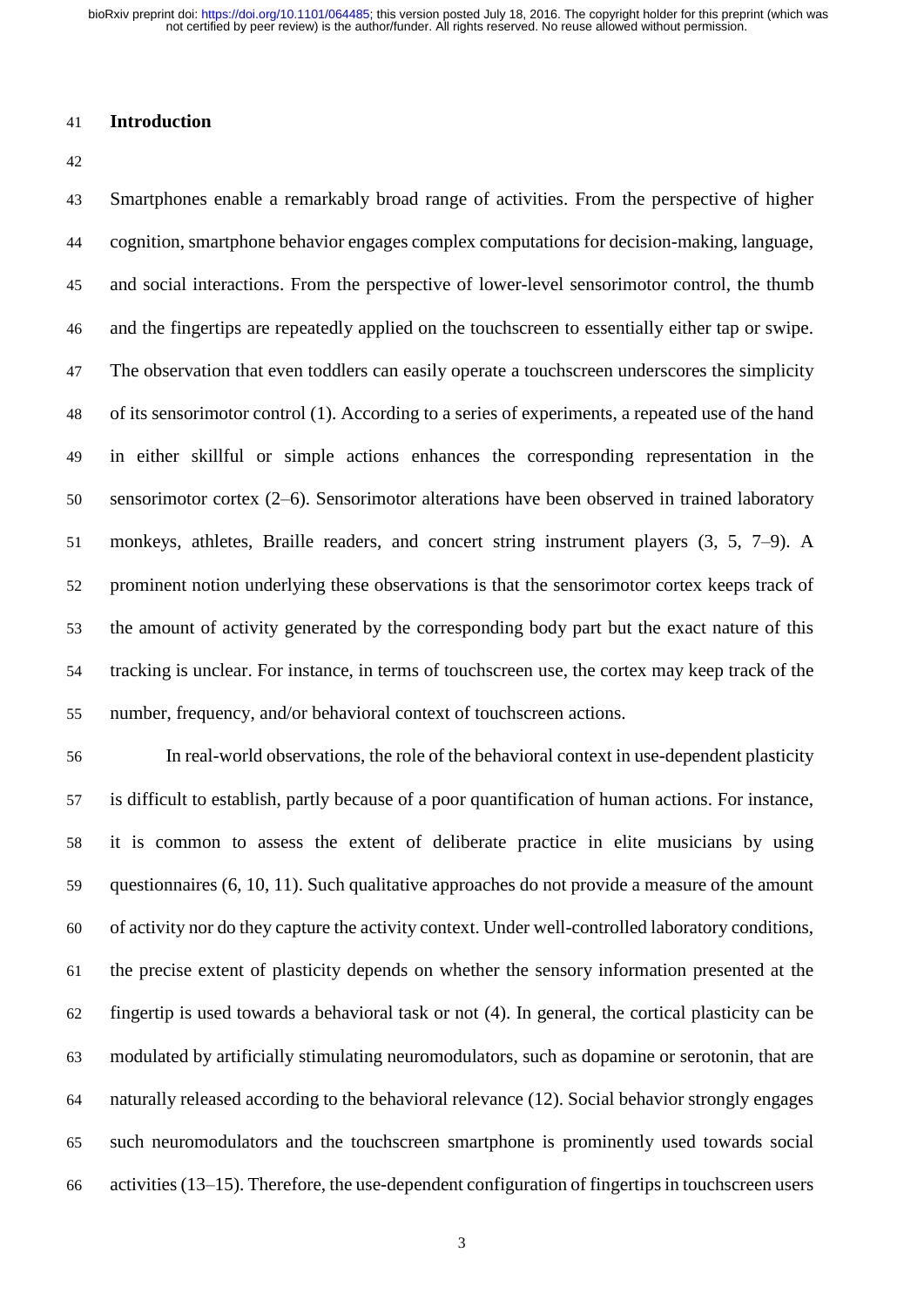might not be a simple function of sensorimotor activity (16). In particular, touchscreen touches used towards social activities may be distinctly weighted towards use-dependent plasticity of the sensorimotor cortex. Social activities are well compartmentalized within specific Apps, allowing us to quantitatively address use-dependent plasticity in distinct behavioral contexts.

 In this report, we focused on the elementary property of neuronal variability, or noise, in the sensorimotor system. Substantial theoretical and empirical support exists for the notion that an increased use of a body part reduces the sensorimotor noise (17–21). According to one prominent theory, the brain actively learns to suppress motor variability as if to eliminate unwanted noise, albeit a different theory has been put forward on how the brain may exploit the inherent noise towards learning  $(18, 22)$ . Sensorimotor variability of the fingertips is diminished with musical practice, by typing on the keyboard, or by deliberately practicing laboratory- designed tasks (18, 23–25). Therefore, a clear-cut prediction would be that the sensorimotor variability of the fingertips is diminished with increased touchscreen use, irrespective of the actions being social or non-social. Alternatively, the complexity, neuromodulation, and the overall significance of social activities may distinctly shape the sensorimotor variability.

 To address these possibilities, we performed a multiple regression analysis to assess the relationship between (a) Social App usage in the real world and sensorimotor variability measured in the laboratory, and (b) Non-social App use and sensorimotor variability measured in the laboratory. We also examined other variables that were likely to influence sensorimotor variability. To alleviate the effect of development or aging on our measurements, we restricted the analysis to a young adult population (26). Gender-associated differences exist in sensorimotor processing from the fingertips and in the performance variability of a simple task (27, 28). Therefore, we included a dummy variable representing the gender of participants in the regression analysis. Since an accurate control of motor timing is important for rapid actions, fast touchscreen operators may develop a more precise sensorimotor system (29). Therefore, a typical rate of touchscreen touches was added as an explanatory variable. Finally, practicing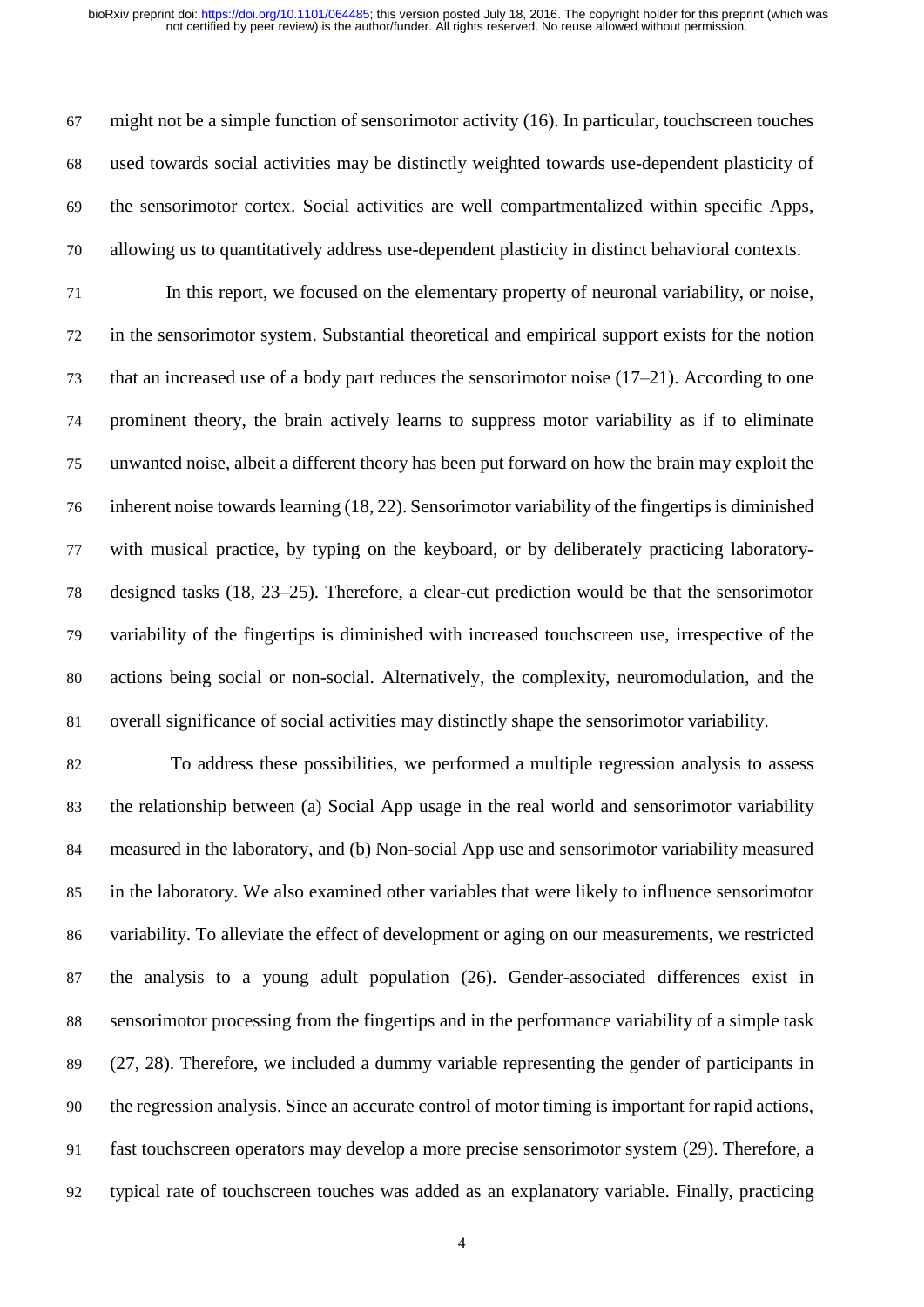| 93  | motor skills in various contexts leads to better performance in a previously not experienced       |
|-----|----------------------------------------------------------------------------------------------------|
| 94  | context (30). Since each App on the phone is associated with a distinct context, we quantified     |
| 95  | the number of Apps in use as an explanatory variable. In summary, type of touchscreen activity     |
| 96  | (social or non-social), the gender, a typical rate of touchscreen activity, and the number of Apps |
| 97  | may all impact sensorimotor computations measured in the laboratory. Incorporating these           |
| 98  | factors in a single regression model allowed us to address if and how they are separately          |
| 99  | weighing in on the sensorimotor variability.                                                       |
| 100 |                                                                                                    |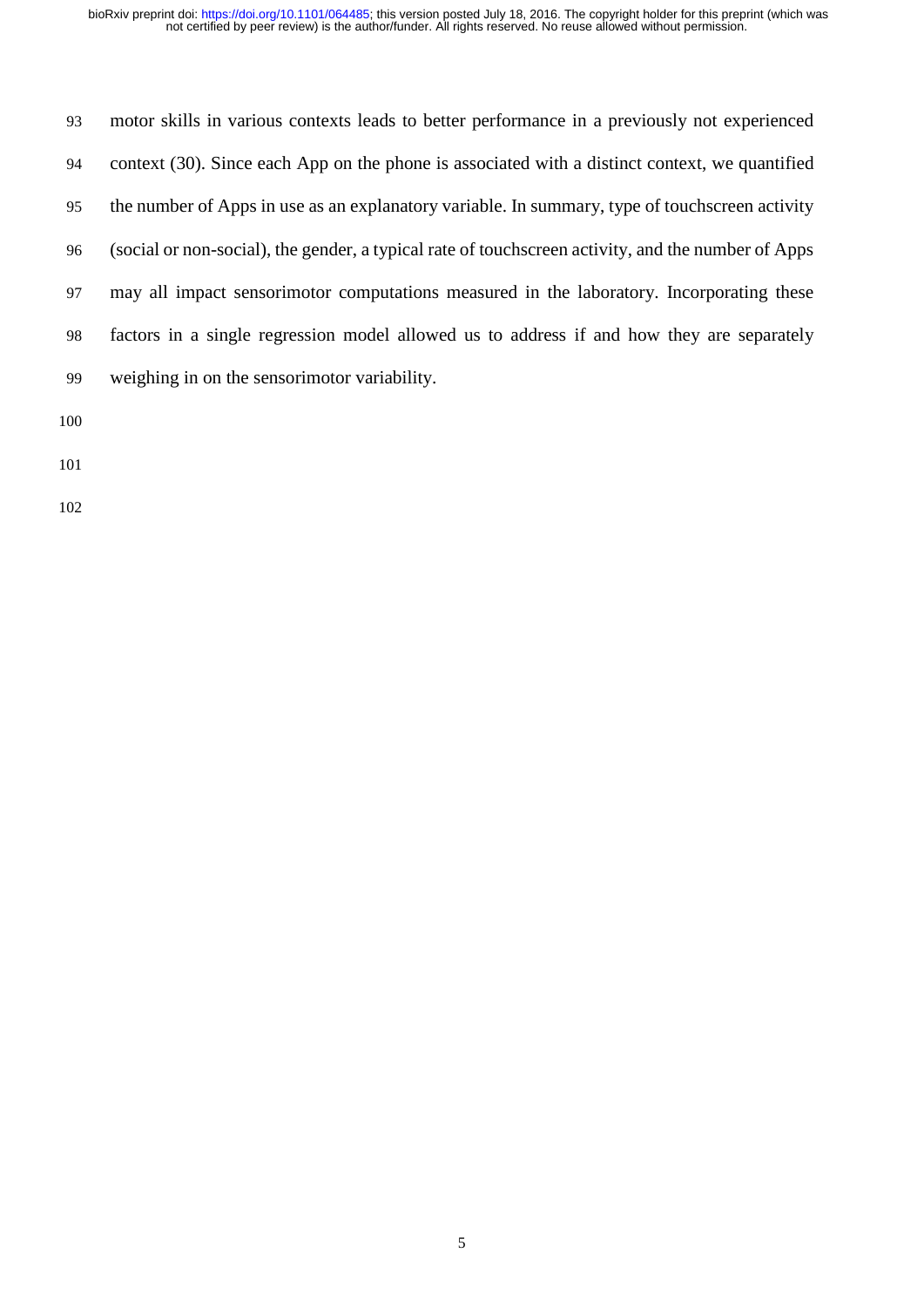not certified by peer review) is the author/funder. All rights reserved. No reuse allowed without permission. bioRxiv preprint doi: [https://doi.org/10.1101/064485;](https://doi.org/10.1101/064485) this version posted July 18, 2016. The copyright holder for this preprint (which was

## **Results**

## *Basic features of touchscreen use*

 We quantified touchscreen use for a period of 21 d in a young adult population using a custom- designed software operating in the background to record every touchscreen event and the App targeted by the event. Social activity generated on the touchscreen was sorted based on the App in use. We considered Apps that primarily enabled the communication of personal messages or opinions to a circle of friends or acquaintances as "Social", and Apps that did not fulfill these functions as "Non-social" (for a sample of Social and Non-social Apps in the database see *Supplementary List 1*). The usage statistics were as follows: the volunteers touched the screen from 1540.3 (20th percentile) to 5562.3 (80th percentile) times per day, and generated between 429.1 (20th percentile) and 2486.9 (80th percentile) touches per day on the Social Apps. Importantly, the number of social touches was only partly correlated with the number of non-117 social touches [variables Log<sub>10</sub> normalized,  $R^2 = 0.29, f(1,55) = 22, p = 1.9 \times 10^{-6}$ , robust linear regression]. Furthermore, volunteers ranked the fingers used according to their preference. Confirming previous findings for smartphone usage, the thumb was ranked by 73% of the users as most preferred on the touchscreen; 16% preferred the index finger; and 10% preferentially used both the thumb and the index finger (16, 31). Remarkably, only one user preferred their middle finger to all the other fingers.

 *Motor variability of the thumb, but not of the middle finger, is associated with touchscreen use* 

 At the end of the touchscreen recording period, the volunteers performed a simple tactile reaction task in the laboratory where the reaction involved micro switch press-down and release-up actions (*Figure 1a,b*). In theory, the time taken to trigger the press-down action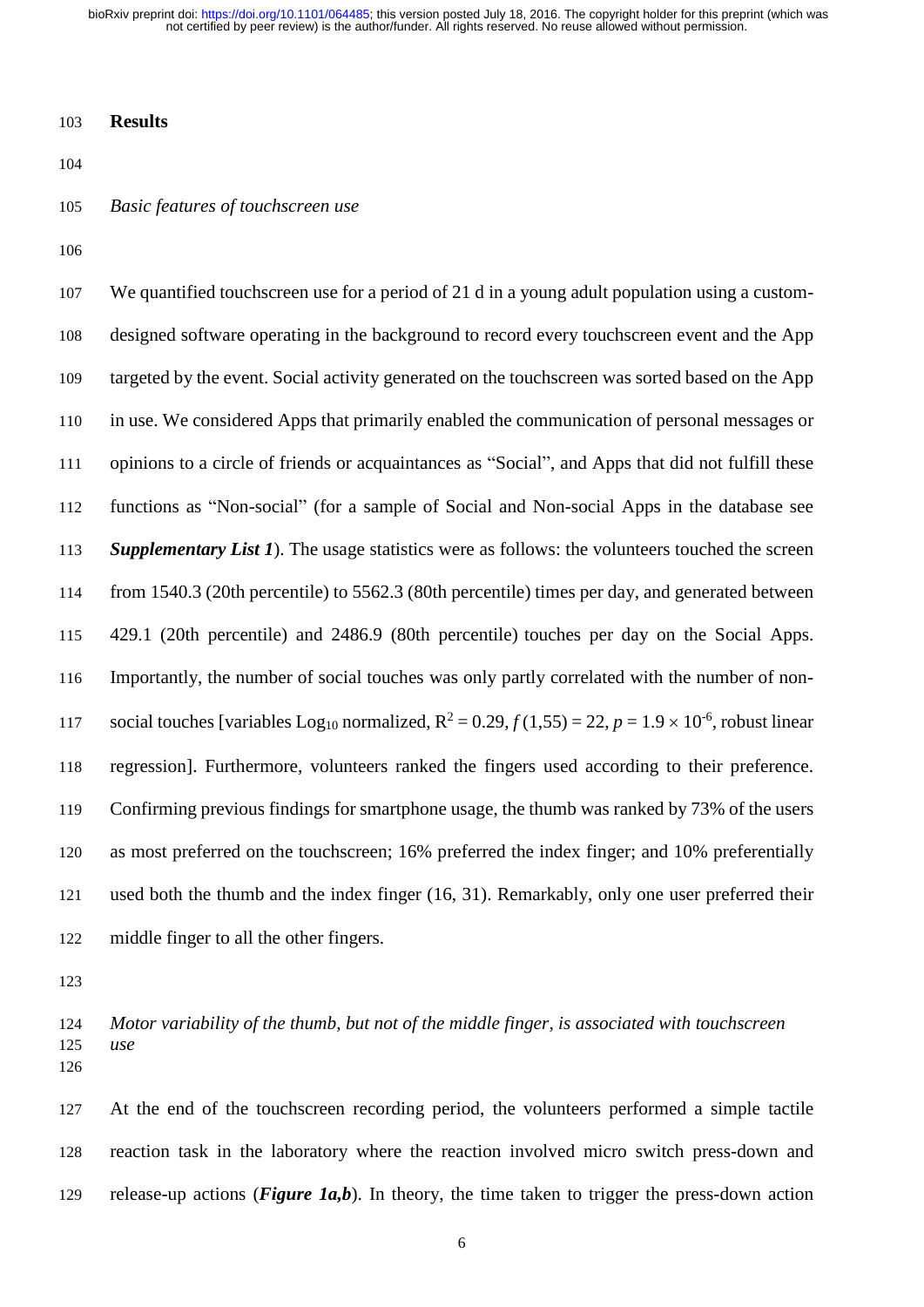(reaction time) reflects the sensory decision processes, and the time taken to complete the motor act, from pressing down to releasing upwards (movement time), reflects the lower cognitive levels of sensorimotor execution (32–35). The trial-to-trial variability was parametrized using ex-Gaussian fits. Specifically, we estimated the variability of Gaussian curve region lacking very slow actions driven by attention lapses (36, 37). In agreement with the notion that the reaction and movement times reflect distinct neuronal computations, the corresponding 136 variabilities were unrelated to each other  $[R^2 = 0.02, f(1,53) = 1.1, p = 0.299$ , robust linear regression]. Since we were interested in the low-level sensorimotor variability, we focused on the movement time.

 In our multiple linear regression analysis of movement time variability, we treated the 140 number of daily touches on the Social, Non-social, and Uncategorized Apps (all Log<sub>10</sub>-141 normalized), gender (dummy variable, female = 1), typical rate of touchscreen touches, and the number of Apps used during the recording period, as explanatory variables. First, let us elaborate on the thumb use analysis data (the thumb was most preferred for touchscreen 144 interactions). The full regression model was highly significant  $[R^2 = 0.45, f(6,48) = 6.5, p =$  4.43  $\times$  10<sup>-5</sup>, robust multiple linear regression; for variation inflation factors see *Supplementary Figure 1*]. The maximum variation inflation factor was 2.7, indicating that the regression model was not affected by multicollinearity (38). According to the simple prediction of use-dependent reduction in sensorimotor variability, the regression coefficient for social touches was expected to be either zero, suggesting that social actions are not distinctly tracked by the brain, or negative, suggesting that social actions are distinctly tracked but a higher number of social touches leads to lower sensorimotor variability. Contrary to these predictions, we found that 152 higher number of social touches led to increased movement time variability  $\left[\frac{t(1,48)}{2}, 3.96, p\right]$  $153 = 0.00024$ , *Figure 1c*. The case for non-social touches was anticipated, with higher number 154 linked with smaller variability  $[t(1,48) = -2.66, p = 0.011, Figure 1d]$ . The same was observed 155 for uncategorized touches  $[t(1,48) = -2.45, p = 0.018]$ .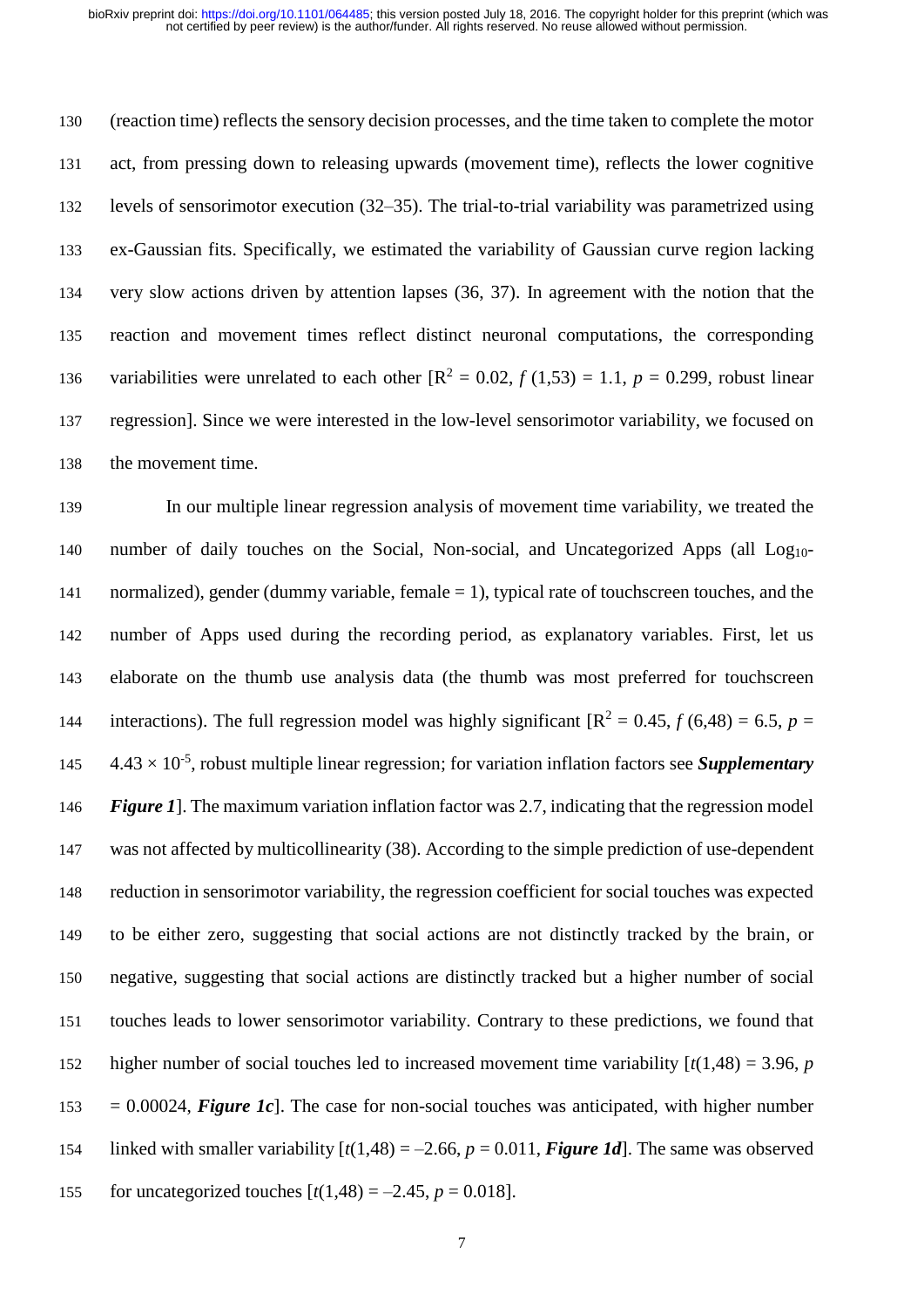To what extent does the social behavior-movement time variability relationship (*Figure*  $Ic$ ) depend on App classification? We addressed this by repeating our analysis 10<sup>5</sup> times using randomly shuffled categories. The relationship uncovered for social touches was well separated from the distribution of relationships obtained by quantifying random category touches (*Figure 1e*). This result further supported the notion that the type of touchscreen behavior determines how neuronal processes responsible for the thumb are configured.

 To address whether the touchscreen behavior-movement time variability relationship was specific to the thumb, a subset of volunteers also performed the task with their middle finger (which was rarely indicated as the preferred finger for touchscreen use). We found a strong association between the explanatory variables and movement time variability for the 166 thumb  $[R^2 = 0.79, f(6,10) = 6.43, p = 0.0053$ , robust linear regression], similarly to data for the full set of volunteers. Importantly, here too the number of social touches was significantly 168 related with movement variability  $[t(1,10) = 2.70, p = 0.022,$  *Supplementary Figure 2*]. However, the results for the middle finger were strikingly different. We found no correlation 170 between the explanatory variables and movement time variability  $[R^2 = 0.28, f(6,10) = 0.66, p$  $171 = 0.683$ , robust linear regression]. Moreover, the regression coefficient associated with the number of social touches was non-significant [*t*(1,10) = –0.30, *p* = 0.77, *Supplementary Figure 2*]. These results suggested that the putative impact of touchscreen use on movement time variability is specific to the finger that is repeatedly engaged on the touchscreen.

*Social keypad touches distinctly impact on motor variability* 

 In the analyses conducted above, the touchscreen touches consisted of different gestures, i.e., keypad taps, swipes, and pinches. One interesting possibility was that the correlations identified for social touches were driven by the different gestures used for Social Apps. Therefore, we next restricted our analysis to pop-up keypad touches. It is safe to assume that for sensorimotor control, i.e., the degrees of freedom for motor control and visuomotor coordination, keypad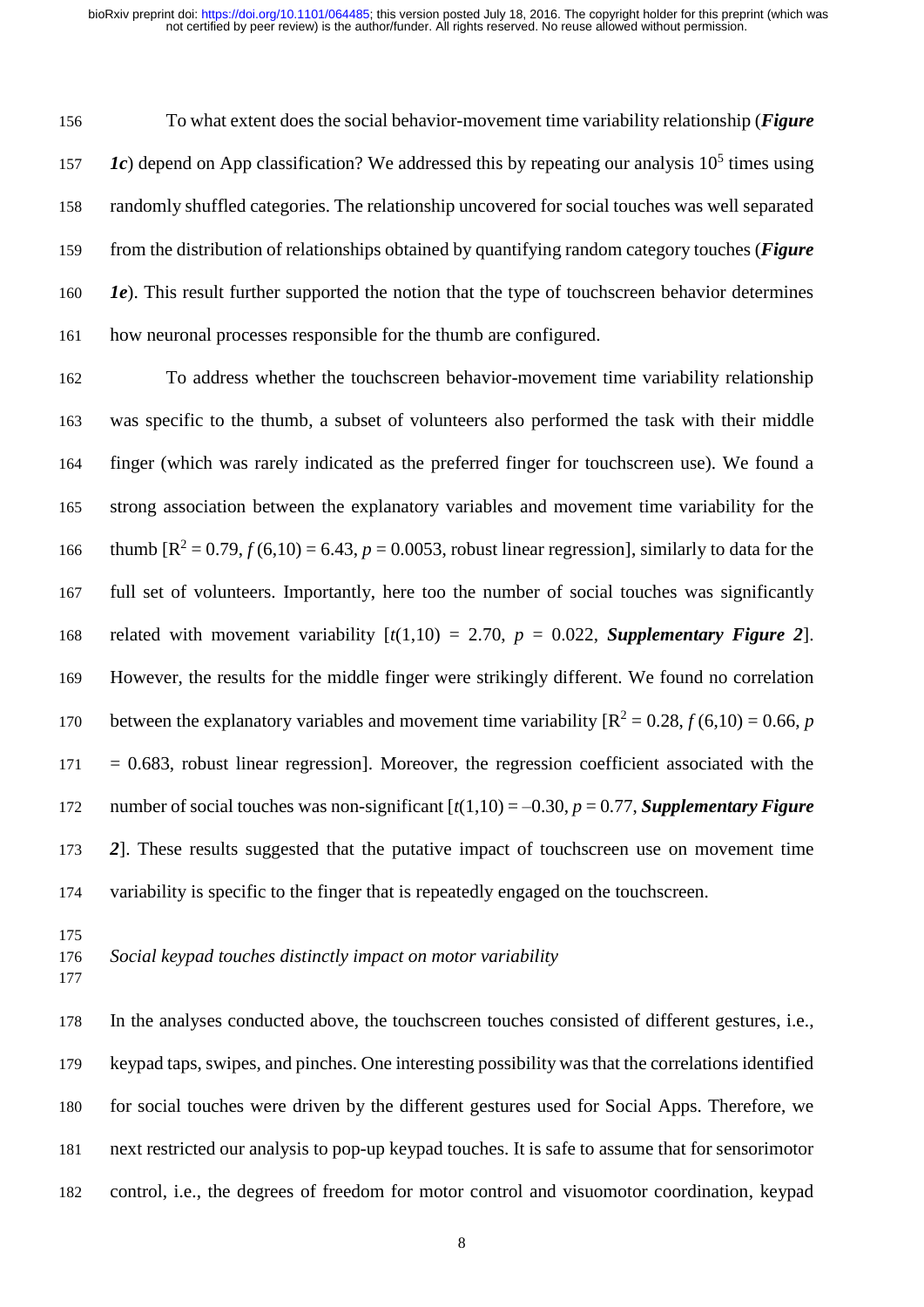touches for Social Apps are the same as the ones for Non-social Apps. The difference concerns the specific content typed. Full regression model based on the keypad touches was significantly 185 related to motor time variability  $[R^2 = 0.60, f(6,25) = 6.36, p = 0.0004$ , robust linear regression]. We noted that the higher the number of social touches on the keypad, the larger the movement 187 time variability  $[t(1,25) = 3.76, p = 0.0009$ , **Supplementary Figure 3**. This suggested that gestures cannot simply account for the distinct imprint of social activities on motor time variability.

## *Social and non-social touches show distinct patterns of correlations as a function of time*

 The continuously recorded touchscreen behavior made prior to the laboratory measurements allowed us to address the question of whether the touchscreen-movement time variability relationship changes as a function of time. Should the relationship be driven by rapid plasticity, then it would simply decay as a function of time. However, if slow mechanisms were operational, then the relationship would peak with older rather than the most recent touchscreen experiences, as if indicating a delayed impact of touchscreen behavior. F-values, describing the relationship strength, revealed a simple decay trend for non-social touches. This was well 200 described  $(R^2 = 0.82, \text{Figure 1f})$  by:

| 202 | $Y_{Non-social}$ touches vs.motor variability relationship strength |
|-----|---------------------------------------------------------------------|
| 203 | $= 8.6 \times e^{Number \ of \ non-social \ touches} \times 0.15$   |

 The relationship for social touches was more complicated, consisting of both an initial decay 206 and a strong relationship with older data. This dynamic was well described  $(R^2 = 0.81, Figure$ *1f*) by: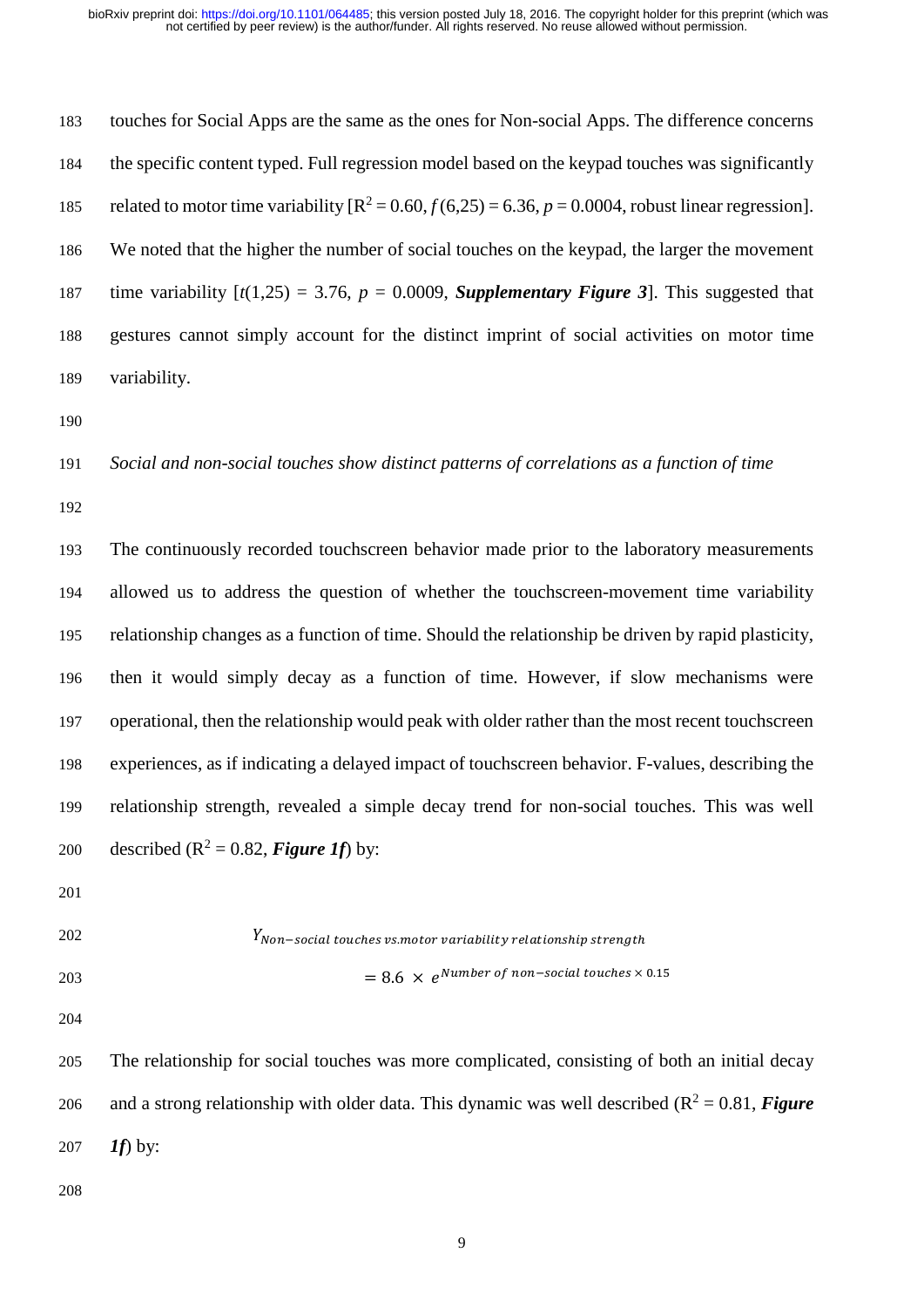209 ℎ . ℎ ℎ

$$
210 = [24.53 \times e^{-\left(\frac{Number\ of\ social\ touches + 17.06}{1.97}\right)^2}] + [2.06 \times 10^{15} \times e^{-\left(\frac{Number\ of\ social\ touches - 655.2}{114.7}\right)^2}]
$$
  
211

212

213 The distinct pattern of time-dependent relationships for social vs. non-social touches suggested 214 that they engage different forms of plasticity.

 We also revealed the dynamics of other explanatory variables that were significantly related to touchscreen use recorded over the 21-d period. In brief, as anticipated, variability was 217 smaller with a higher typical rate of touchscreen touches  $[t(1,48) = -5.10, p = 5.73 \times 10^{-6},$ *Supplementary Figure 4* and with a larger number of Apps used  $[t(1,48) = -3.29, p = 0.002,$  *Supplementary Figure 4*]. Time-dependent dynamics for the typical rate of touchscreen touches indicated slow plasticity but the "number of Apps" variable dynamics indicated both rapid and slow plasticity (*Supplementary Figure 4*). The gender of the user was not 222 significantly associated with the motor time variability  $[t(1,48) = -0.90, p = 0.37]$ .

223

## 224 *Social touches distinctly affect the reaction time variability*

225

 We opportunistically explored the variability of higher cognitive levels captured by the reaction 227 time. For the reaction time variability, the full regression model was significant but weak  $[R^2 =$  $0.26, f(6,49) = 2.86, p = 0.02$ , robust linear regression]. Similarly to the results for movement time variability, we observed that a higher number of social touches was associated with greater 230 reaction time variability  $[t(1,49) = 2.72, p = 0.009,$  **Supplementary Figure 5**]. The only other explanatory variable that significantly contributed to the regression model was the participant 232 gender, such that the females showed less variability  $[t(1,49) = -3.25, p = 0.0002]$  than the males. Since the reaction and movement times measure different aspects of cognition, taken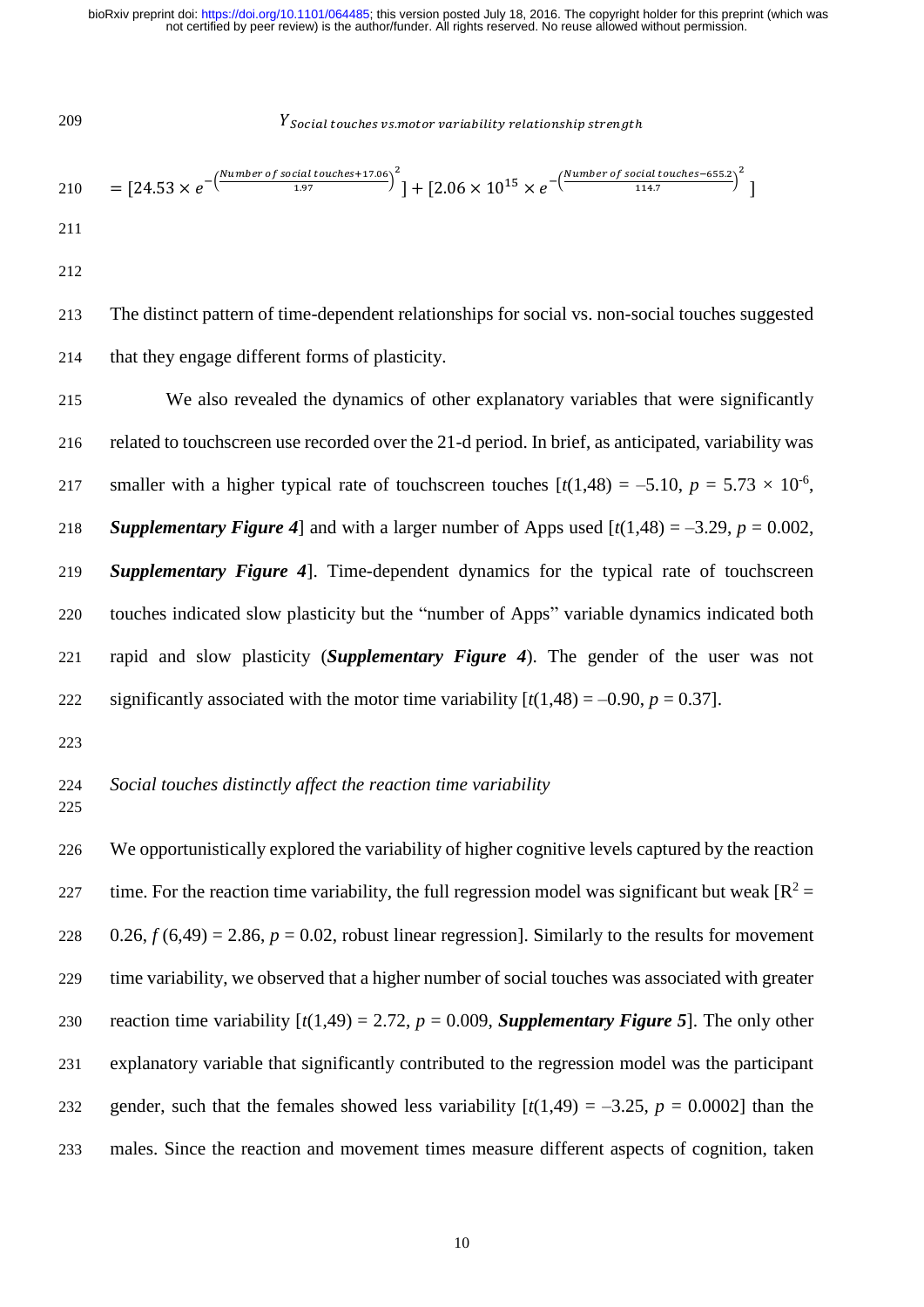together, they suggested that the putative impact of social touches is not restrained to the lower-levels of sensorimotor cognition.

 *The signal-to-noise ratio of the early somatosensory evoked potentials from the thumb strongly corresponds with touchscreen use* 

 To address the neurophysiological predictions of use-dependent plasticity, we measured the cortical potentials in response to tactile stimulation of the fingertips using electroencephalography (EEG). The EEG signals were noisy at a single trial level and an averaging method across several trials revealed an event-related potential (*Figure 2a*) (39). We used the ratio between the average response and a trial-to-trial deviation from the average as a measure of putative signal-to-noise ratio. Based on the observations from an electrode showing the strongest response (according to the grand average), a distinctive rise in the signal-to-noise ratio was observed, with a peak at 55 ms (latencies are reported from the onset of stimuli, *Figure 2b*).

 We were interested in both the direction and timing of neuronal correlates of touchscreen use. Based on the simplistic prediction of use-dependent plasticity, we anticipated that the more the fingertips are used on the touchscreen (irrespective of the social category of the activity), the larger the signal-to-noise ratio (6, 16, 40). Measurements at different latencies reflect distinct stages of the cortical somatosensory processing, with the potentials between 40 and 100 ms dominated by the primary somatosensory cortex, and those between 100 and 200 ms dominated by the secondary somatosensory and frontal cortices (41, 42).

 Multiple regression analysis included all time points from –30 to +200 ms and was conducted across all electrodes. Significant relationships with social and non-social touches were largely restricted to the electrodes above the contralateral sensorimotor cortex (contralateral to the stimulated hand), i.e., the electrodes that also showed the highest signal-to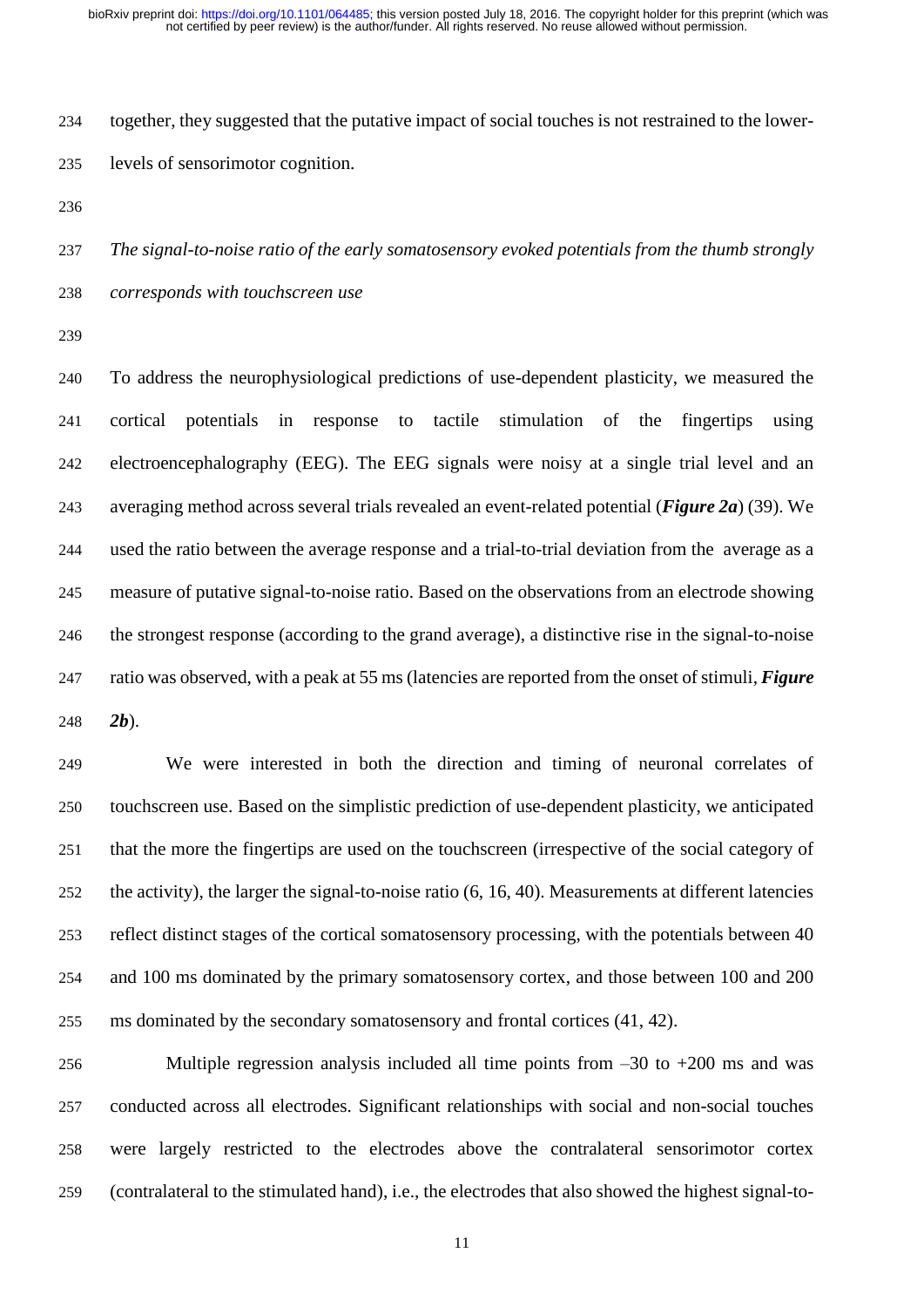noise ratio (*Figure 2c–f*). Our analysis revealed that the number of social touches was correlated with the thumb-associated signal-to-noise ratio at time points between 70 and 100 ms, and then again between 125 and 150 ms (*Figure 2c*). Notably and contrary to the simplistic prediction, the direction of the correlation was such that the higher the number of social touches, the lower the signal-to-noise ratio (*Figure 2c*). In contrast, the history of non-social touches was significantly related to the cortical signals in a narrow window between 135 and 150 ms, so that the higher the number of touches, the larger the signal-to-noise ratio (the relationships with other explanatory variables are presented in *Supplementary Figure 6*). These results suggested that social touches were tracked by the somatosensory cortex separately from non- social touches, and that the social touches were encoded at multiple stages of somatosensory processing.

 To verify whether the uncovered relationship between the number of social touches on the phone and signal-to-noise ratio for the thumb was based on the social category per se, we once again employed random category shuffling. Based on the maximum signal-to-noise ratio, for the signal-to-noise ratio at the chosen electrode, the distribution of relationships for the number of touches on random categories was well separate from the relationship based on touches on Social Apps (*Figure 2g*). We also explored the relationships between the number of social touches on the phone and the somatosensory signal-to-noise ratios for the index and middle fingers, in addition to the thumb (*Figure 2h*). In comparison with the thumb, the relationships were substantially weaker for the index finger and absent for the middle finger. In summary, these results suggested that engaging in social activity on the touchscreen diminishes the cortical signal-to-noise ratio associated with the thumb, contrary to the anticipated consequences based on a simplistic view of use-dependent plasticity.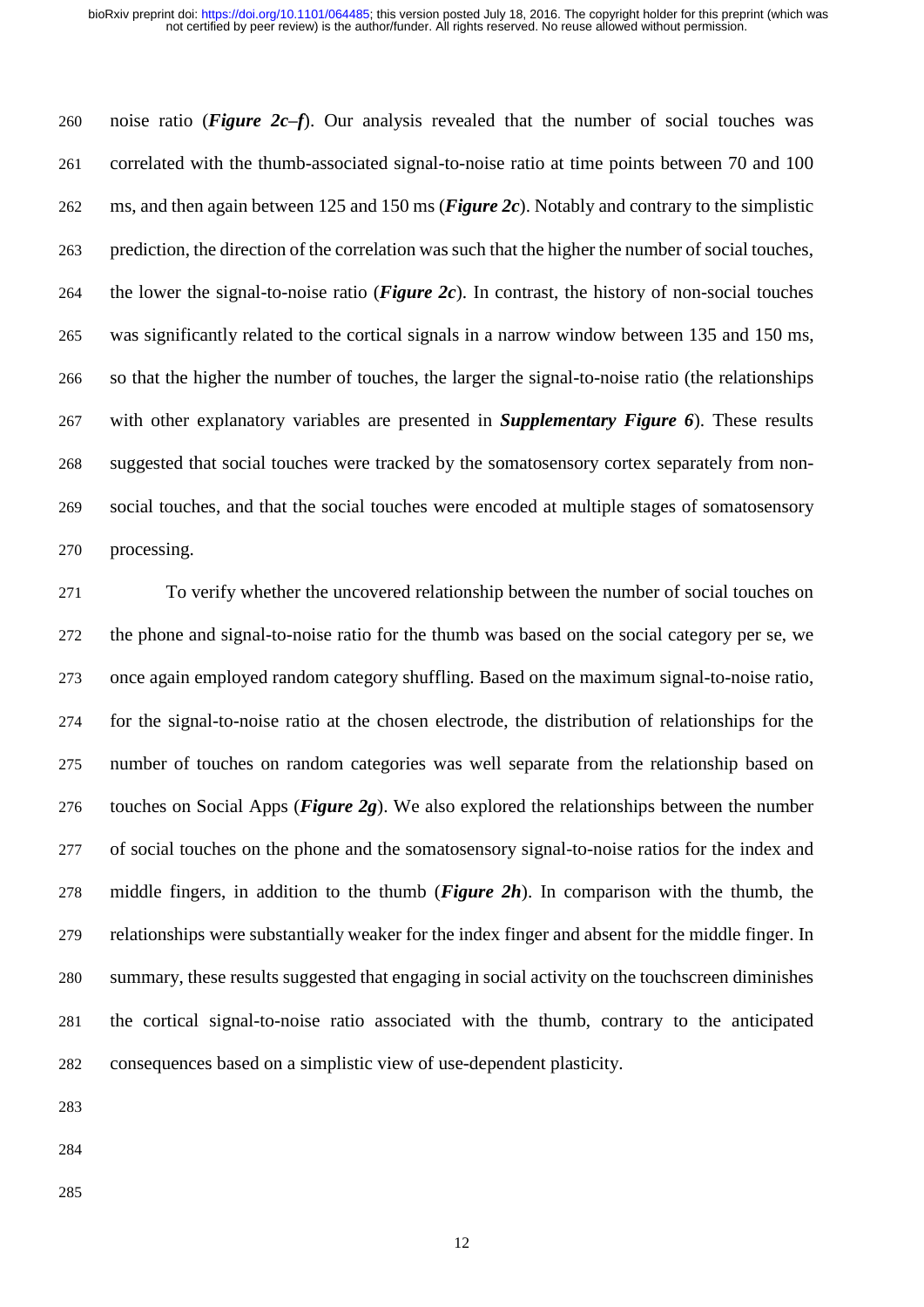## *Neuronal correlates of social touches on the keypad*

 The neuronal correlates of social touches described above were based on all touchscreen gestures, leaving open the possibility that the correlates reflected the underlying differences in the gestures used on Social vs. Non-social Apps. We matched the gesture type by restricting the analysis to pop-up keypads. A near-identical pattern of correlates was observed as in the original analysis that included all gestures. Briefly, with an increasing number of social touches on the keypad, the signal-to-noise ratio associated with the thumb between 70 and 100 ms decreased (*Supplementary Figure 7*).

*Social touches vs. somatosensory signal-to-noise ratio correlations as a function of time*

 According to the results presented above, the signal-to-noise ratio at early stages of the cortical somatosensory processing was significantly correlated with the number of social touches on the touchscreen but not with the number of non-social touches. Touchscreen behavior was continuously recorded prior to the EEG measurements. We leveraged this continuity to establish the temporal dynamics in terms of the time elapsed between the touchscreen behavior and the EEG measurement. Using the observations from the chosen electrode, we found the following complex temporal dynamics: the relationships were strong when examining recent social touches, followed by complex relationships decay, and the relationships picked up again with older touches (*Figure 2i*). The dynamics, although apparently more complicated than what was observed for the social touches vs. movement time variability relationships, were well 308 captured using the following formula ( $\mathbb{R}^2 = 0.83$ ):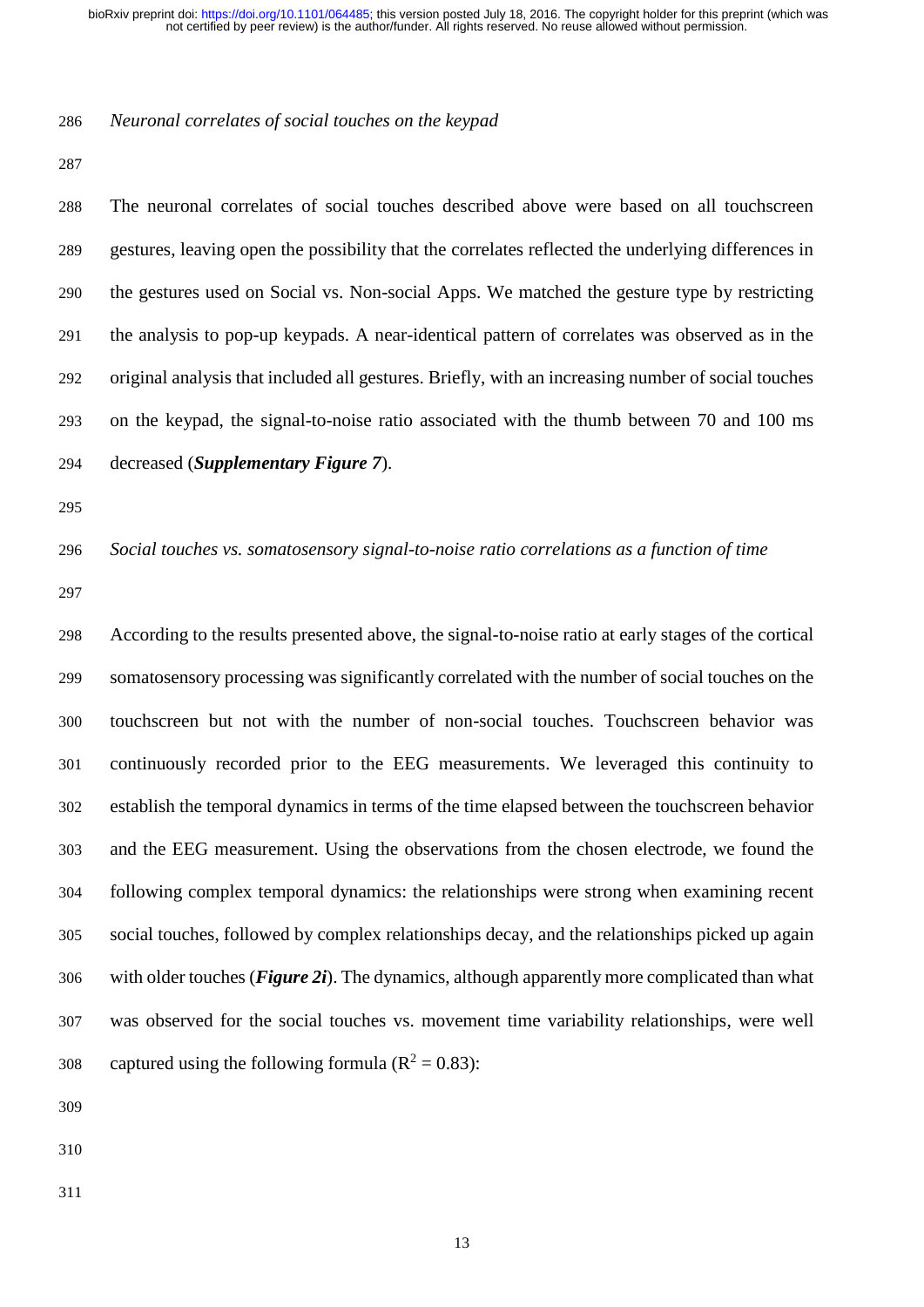*Social touches vs.signal* -to-noise ratio relationship strength

$$
= (24.1 \times e^{-\left(\frac{Number\ of\ social\ touches + 6.68}{1.1}\right)^2})
$$

$$
+ (21.3 \times e^{-\left(\frac{Number\ of\ social\ touches\ +\ 2.01}{3.3}\right)^2})
$$

315 
$$
+ (22.5 \times e^{-\left(\frac{Number\ of\ social\ touches + 24.76}{12.1}\right)^2})
$$

- 
- 

 This relationship pattern suggested that a complex mix of both fast and slow mechanisms of plasticity is employed when configuring the cortex according to the history of social touches.

 *Increased trial-to-trial variability in neuronal response amplitude is associated with social touches on the touchscreen* 

 A reduction in somatosensory cortical signal-to-noise ratio associated with a larger number of social touches may be associated with two entirely different attributes of neuronal activity. First, the reduction may genuinely reflect an alteration in the amount of neuronal activity; and second, the reduction may reflect increased trial-to-trial temporal jitter, so that averaging of responses across trials results in a smaller amplitude (43). In theory, it would be possible to address these two possibilities by focusing on the shape of the evoked potentials at a single trial level to estimate the variability in peak amplitude separately from peak latency. However, in practice, the EEG signals intensely fluctuate at the single trial level, precluding facile analysis of the shape of the evoked potentials. To partly smooth the signals, we averaged a subset of 25 trials. Next, we detected the amplitude and latency of local maxima that immediately followed the temporal landmarks placed at 50 and 85 ms (*Figure 3a*). The landmarks were set so as to focus on the initial stages of somatosensory processing that did not encode the number of social touches according to the signal-to-noise ratio analysis (50 ms) and later stages that did (85 ms,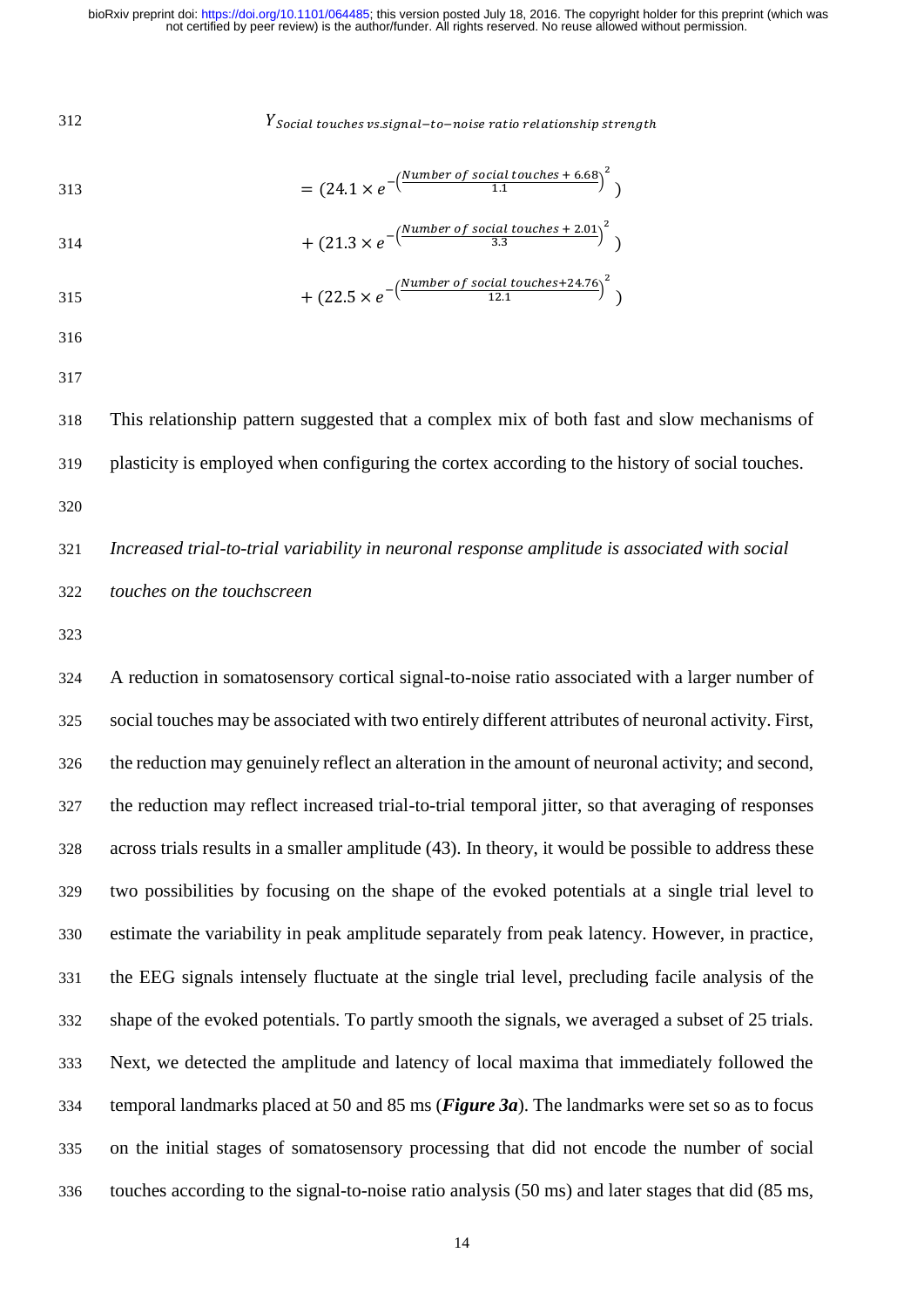337 at the center of the correlated range of 70–100 ms). We repeated this with a different subset of 338 25 trials,  $10^5$  times for each volunteer, to estimate the trial-to-trial variability of the 339 corresponding latencies and amplitudes (*Figure 3b,c*).

340 The variability of cortical signal amplitudes detected by the 50 ms landmark was 341 unrelated to the explanatory variables that included movement time variability in addition to 342 the original set of variables derived from the touchscreen and gender  $[R^2 = 0.31, f(7,33) = 2.11$ ,  $343$  *p* = 0.07, robust linear regression]. In particular, amplitude variability was clearly unrelated to 344 the number of social touches  $[t(1,33) = 0.68, p = 0.5]$  and non-social touches  $[t(1,33) = -0.02,$ 345 *p* = 0.98, *Supplementary Figure 8*]. The variability of signal latencies at this temporal landmark 346 was also unrelated to the social touches  $[t(1,33) = 0.60, p = 0.6]$  and non-social touches  $[t(1,33)]$  $347 = -0.23$ ,  $p = 0.8$ , *Supplementary Figure 8*. In contrast, the variability of signal amplitudes 348 detected by the 85 ms landmark was strongly related to the explanatory variables  $[R^2 = 0.45, f]$  $349$   $(7,33) = 3.9$ ,  $p = 0.003$ , robust linear regression]. We observed that the higher the number of social touches, the larger the variability  $[t(1,33) = 4.62, p = 5.6 \times 10^{-5}$ , *Figure* 3*d*]. There was 351 a weak trend linking the number of non-social touches and neuronal variability, such that the 352 higher the number, the lower the variability  $[t(1,33) = -1.9, p = 0.07, Figure 3e]$ . In terms of 353 variability of signal latencies at this landmark, a weak relationship with the explanatory 354 variables was observed  $[R^2 = 0.34, f(7,33) = 2.5, p = 0.04$ , robust linear regression], and the 355 higher the number of social touches, the larger the neuronal temporal variability  $[t(1,33) = 2.3]$ , 356  $p = 0.03$ , *Supplementary Figure 8*. Finally, we did not find any significant links between 357 movement time variability and neuronal response variability [latency dispersion at 85 ms: *t*(33) 358 = –1.8,  $p = 0.08$ ; amplitude dispersion at 85 ms:  $t(33) = -1.91$ ,  $p = 0.06$ ]. This raised the 359 possibility that although both movement time variability and neuronal variability increased with 360 social touches, the two measures themselves reflected largely separate neuronal process.

361 In summary, the results were consistent with the notion that trial-to-trial variability of 362 both, the degree and timing of neuronal activity, increased according to the number of social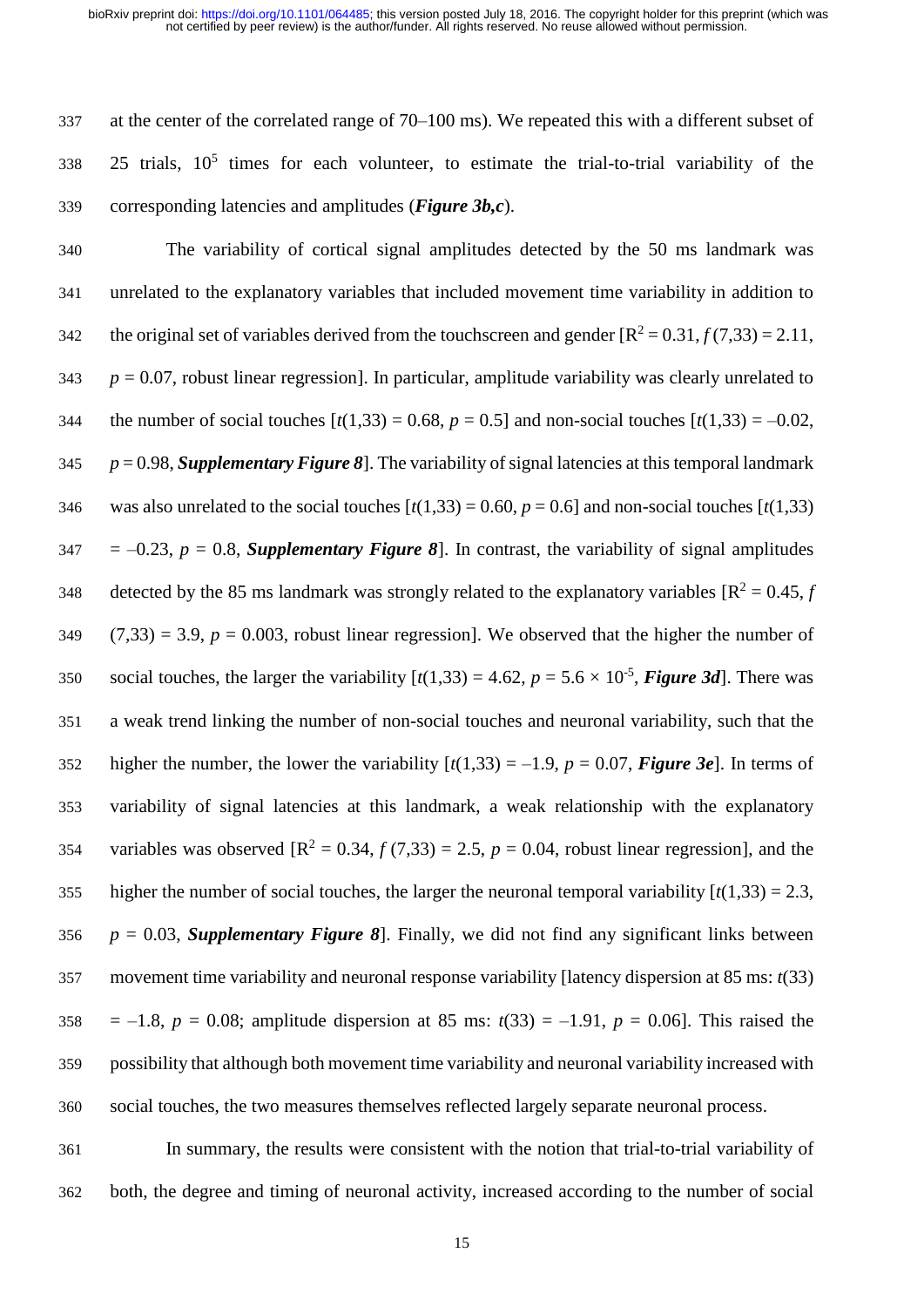touches. However, it must be noted that the evidence for increased temporal variability was rather weak in contrast with the evidence for increased amplitude variability.

 *Time-dependent structure of the relationships between touchscreen use and neuronal variability* 

 As with the preceding time-dependent analyses, we reasoned that the putative plasticity attributes could be studied by sampling touchscreen behavior at various times before laboratory measurements. Since a tendency was observed linking non-social touches over the entire recording period with neuronal variability, we first studied temporal dynamics of the phenomenon using F-values associated with non-social touches. The relationship strength 374 simply decayed as a function of time and was well described by the following formula ( $R^2$  = 0.81, *Figure 3f*):

```
N_{Non-social\,touches\,vs. variability\,relationship\,strength}=~9.9\,\times\,e^{Number\,of\,non-social\,touches\times\,0.34}
```
 The social touches showed more complex dynamics, such that the relationship was strong when using recent touchscreen data, weakening over time. The relationship was also 381 strong when using older data. This was well captured by the following equation ( $\mathbb{R}^2 = 0.72$ , *Figure 3f*):

- 
- 

 $Y_{\text{Social touches}}$  *social touches vs.variability relationship strength* 

 $=$  (11.04  $\times e^{-\left(\frac{Number\ of\ social\ touches+16.6}{7.47}\right)^2}$ 386 =  $(11.04 \times e^{-\frac{1}{2} \times 10^{15}})^+ + (1.2 \times 10^{15})$ −(Number of social touches-203.6 <u>cial touches–203.6</u>)<sup>2</sup><br>36.3

$$
387 \times e^{-(-36.3)} \t) \t)
$$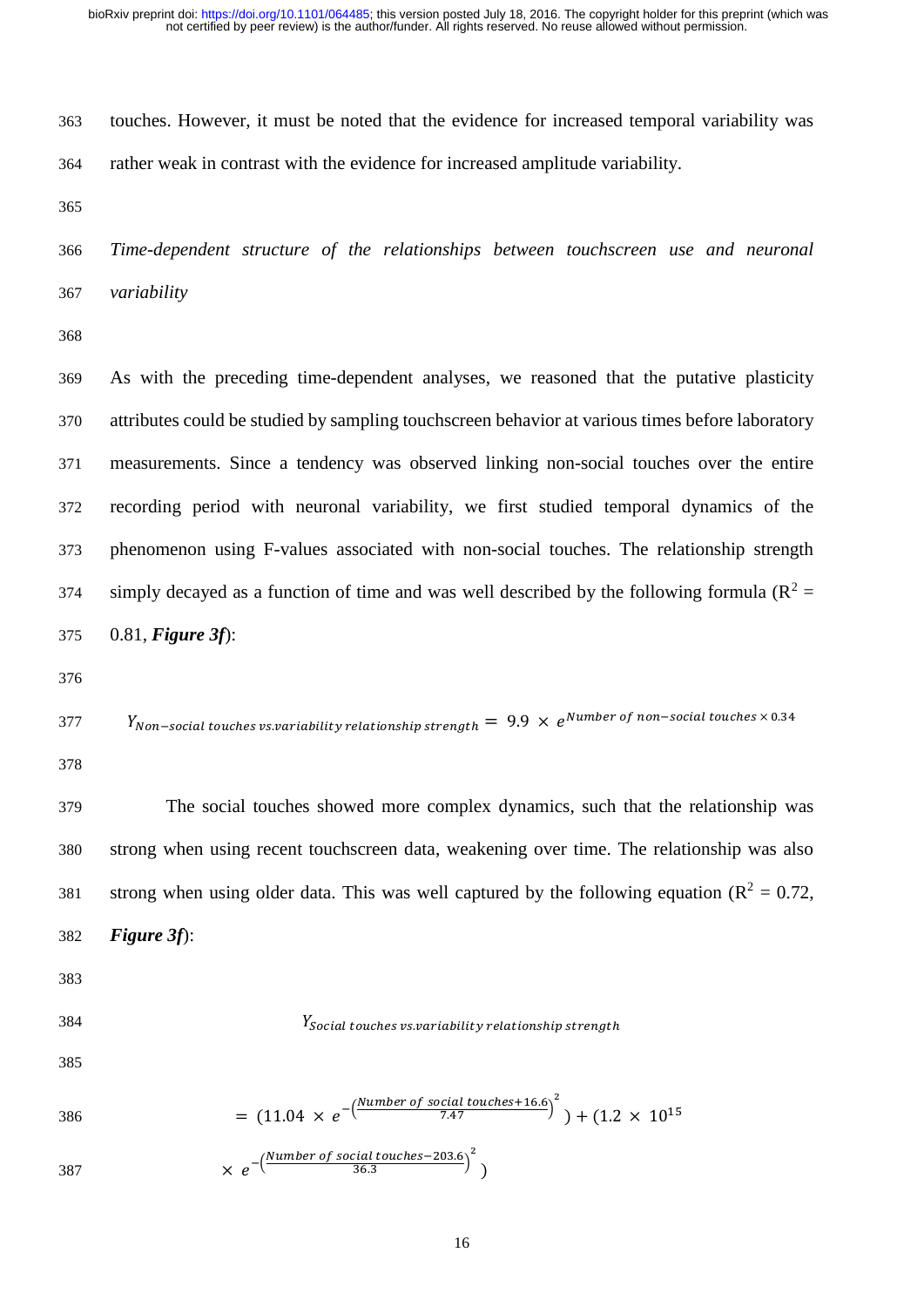not certified by peer review) is the author/funder. All rights reserved. No reuse allowed without permission. bioRxiv preprint doi: [https://doi.org/10.1101/064485;](https://doi.org/10.1101/064485) this version posted July 18, 2016. The copyright holder for this preprint (which was

| 389 | Time-dependent neuronal variability dynamics of the correlates were qualitatively                 |
|-----|---------------------------------------------------------------------------------------------------|
| 390 | similar to what we observed for motor time variability. Overall, these results indicated that     |
| 391 | social touches are distinctly integrated to reconfigure the cortical circuits associated with the |
| 392 | thumb and both rapid and slow forms of use-dependent plasticity are employed towards this         |
| 393 | putative reconfiguration.                                                                         |
| 394 |                                                                                                   |
| 395 |                                                                                                   |
| 396 |                                                                                                   |
| 397 |                                                                                                   |
| 398 |                                                                                                   |
| 399 |                                                                                                   |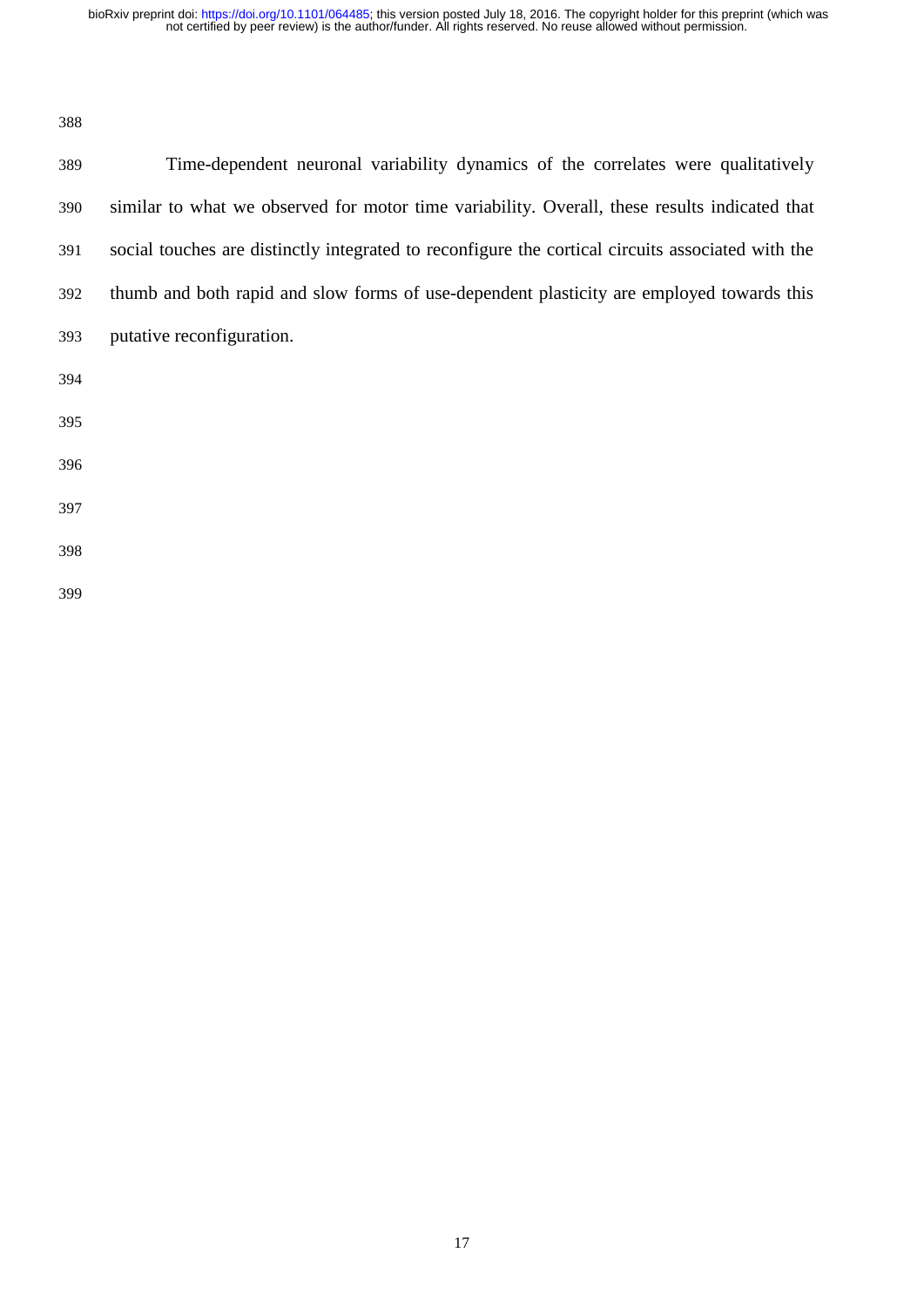not certified by peer review) is the author/funder. All rights reserved. No reuse allowed without permission. bioRxiv preprint doi: [https://doi.org/10.1101/064485;](https://doi.org/10.1101/064485) this version posted July 18, 2016. The copyright holder for this preprint (which was

## **Discussion**

 One striking finding of this report was that the individuals who generated a larger number of social touches on the touchscreen were more variable in their response times when performing a simple task with the thumb. The somatosensory cortical activity also exhibited more variability associated with social touches. The dense digitization of behavior on the smartphone allowed us to quantify and contrast these relationships with the history of non-social touches. The results based on social touches data were contrary to the simplistic view of use-dependent plasticity, which predicted more stable sensorimotor computations corresponding to an increased touchscreen use. Even when placed outwith the framework of use-dependent plasticity, these results suggested that the understanding of inter-individual differences in elementary sensorimotor control is deeply inter-connected with the details of behavior expressed in the real world.

 We interpret these results as indicative that social activities on the touchscreen lead to increased sensorimotor variability. However, the correlational nature of our findings precludes us from discarding an alternative possibility that a higher sensorimotor variability leads to more social touches, or that a common factor determines both these variables. Based on the current knowledge, a reasonable case for the former cannot be made but the latter must be seriously considered. Extraverted individuals are characterized by higher usage of Social Apps than introverts and extraversion is associated with diminished somatosensory cortical activity evoked by the fingertips (44, 45). The extraversion-based relationship is specific to the left hand and is absent for the right hand (45). In contrast, our study focused on the right hand. Moreover, the extraversion-based relationship is not specific to particular fingertips, in contrast to the thumb-specific correlates of touchscreen use uncovered here and in our previous study (16). In addition to the personality factor, cognitive states that lead to enhanced attention or arousal may influence both the touchscreen behavior and neuronal measures in the laboratory (46). This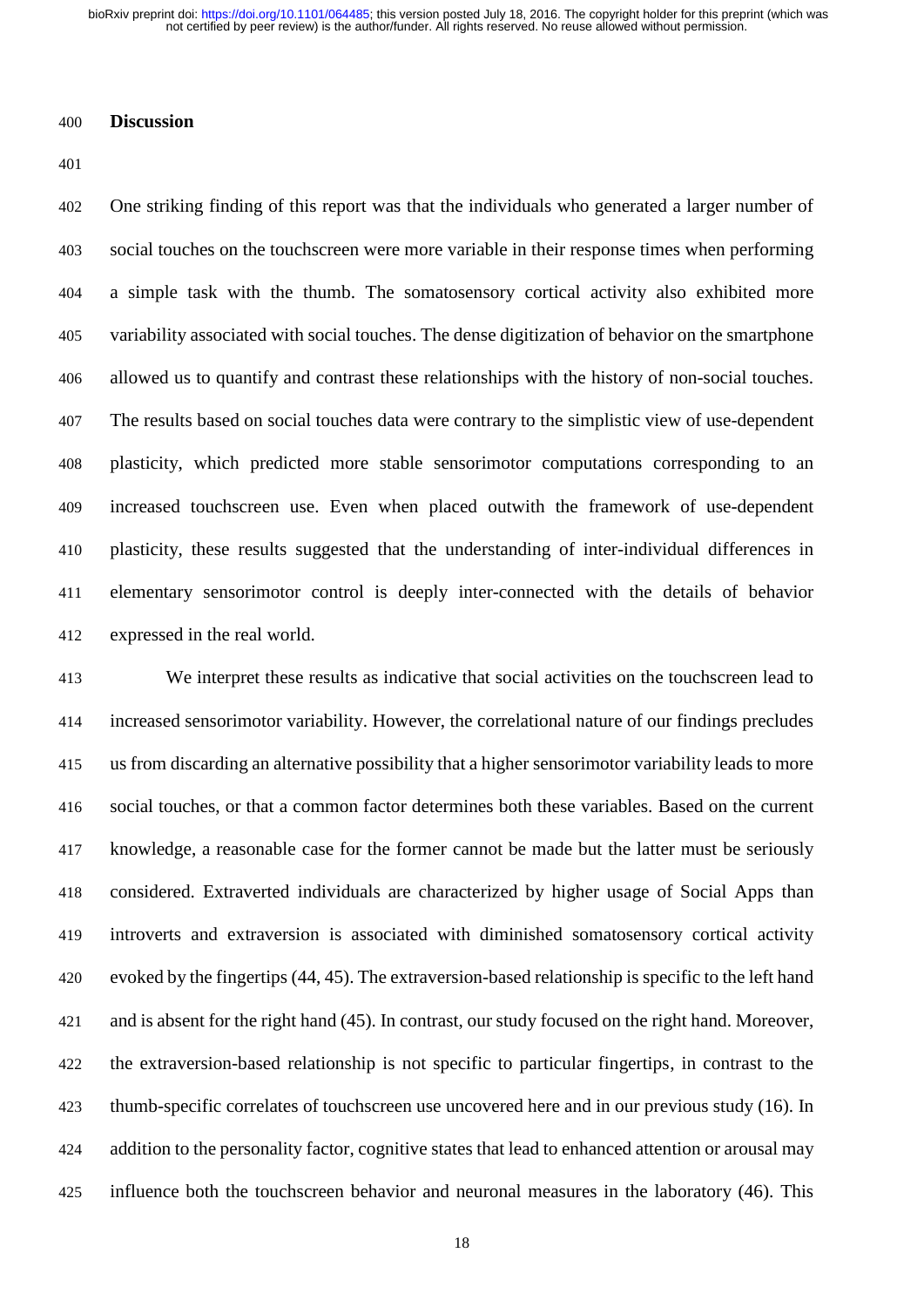state-dependent view does not account for the observation that touchscreen-based correlates were largely restricted to the thumb. It also does not account for how the 1-2 weeks old touchscreen data could strongly correlate with the laboratory measurements. Given these evidences, the framework of use-dependent plasticity may be the most appropriate for considering our findings.

 Neuronal correlates uncovered here suggest that low-level sensorimotor processing, at the primary somatosensory cortex, encodes the history of social touches on the touchscreen. This observation is consistent with the notion that the primary sensory areas do not exclusively represent the incoming sensory inputs but integrate these inputs into behavioral context (47). For the somatosensory cortex, this is supported by laboratory observations that the cortex participates in multi-sensory integration and that factors, such as attention, modulate its activity and plasticity (4, 48, 49). Our findings provide a real-world example that the behavioral context of an experience is a key factor in configuring the cortex.

 The temporal dynamics of the associations uncovered herein provide some insights into the nature of processes engaged in the putative use-dependent plasticity. For both, trial-to-trial movement time variability and neuronal variability, we observed a complex fall and then rise in the relationships strength with older data from the Social Apps. This pattern suggests that social touches trigger both rapid and slow mechanisms of plasticity. Rapid mechanisms may include such processes as alteration in excitatory-inhibitory balance or the unmasking of pre- existing circuits (8, 50). Slow mechanisms may include the formation of entirely new pathways, comprising changes of the underlying white matter that may take weeks to complete (5). The relationship with older data from the Non-social Apps simply decayed, suggesting exclusive deployment of rapid mechanisms.

 It is not clear how the sensorimotor cortex sorts the touches on Social Apps separately from Non-social Apps. One possibility is that the social touches are sorted based on top-down information flow via neuromodulators or feedback from high-level neuronal networks engaged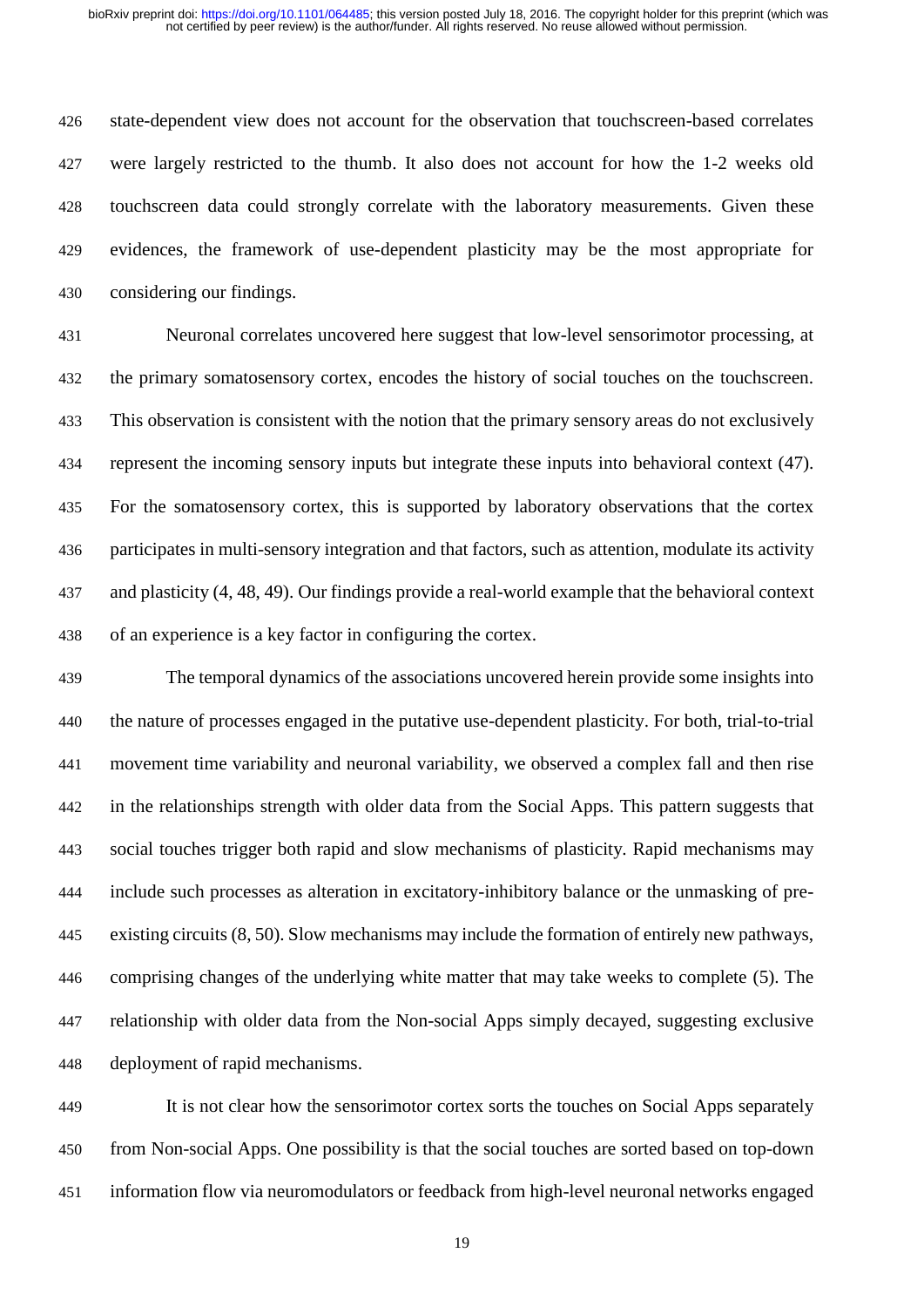in social behavior (14, 51). Another possibility is that the touches are sorted in a bottom-up manner based on distinct sensory features that accompany the social touches. We tested this possibility by restricting our analysis to pop-keypad touches, only to discover that even when the gestures were apparently matched, the social touches showed a distinct sensorimotor correlate. Other relevant but unexplored differences in the input statistics of Social vs. Non- social Apps may exist in terms of the length of the words typed or the complexity of language used. Nevertheless, a previous study on typing skills suggested that greater experience was associated with smaller sensorimotor variability (23). Therefore, the increased variability associated with social touches cannot be easily explained using the widely held notions on use-dependent plasticity.

 Why does sensorimotor variability increase with social touches on the touchscreen? We propose that the increased variability is an inevitable consequence of repeated engagement of the thumb in social cognition. Essentially, social touches on the touchscreen are accompanied by an array of neuronal processes associated with language, anticipation, and social status (13). Presumably, using Hebbian-like mechanisms of plasticity, the thumb becomes increasingly connected with this broad array of processes. It is this enhanced embedding of sensorimotor processing in a broad array of neuronal processes that may lead to increased noise in low-level circuits (52).

 In the population of young adults sampled here, the median number of touchscreen touches generated per day was  $2.7 \times 10^3$  and the most active individual generated  $1.1 \times 10^4$  touches per day. These numbers reflect the dominance of touchscreen events in modern human 473 actions, comparable in magnitude with the number of steps  $(1 \times 10^4)$  or eye blinks per day (1.2)  $474 \times 10^4$ ) (53, 54). Therefore, it should not be surprising that the neuronal sensorimotor processing is reconfigured by touchscreen behavior (16). The nature of the touchscreen behavior-neuronal relationships uncovered by leveraging seamless quantifications on the smartphone warrants a more in-depth examination on how social activities on the touchscreen reconfigure the brain.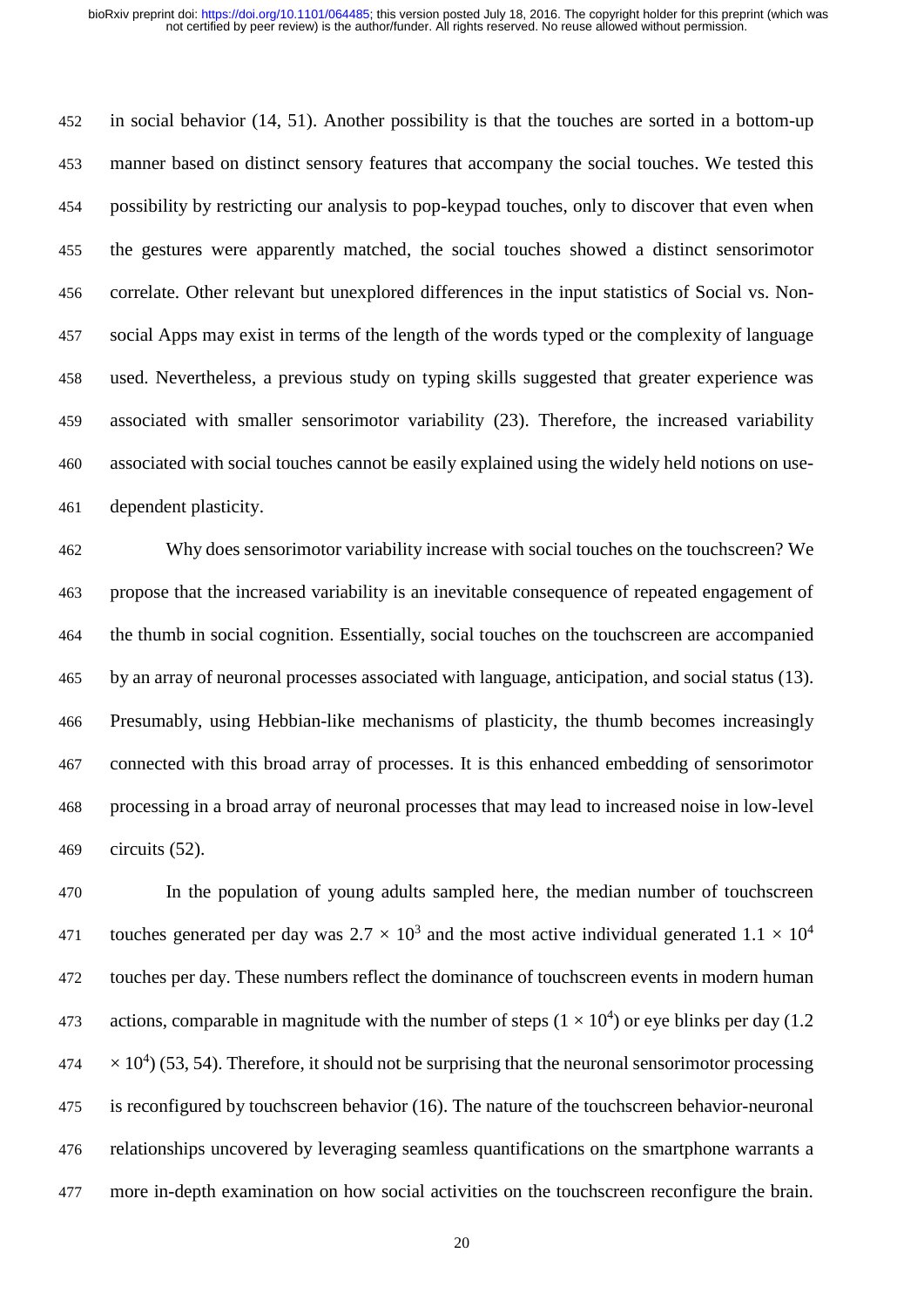| 478 | These links also highlight the complex nature of neurobehavioral relationships in elementary |
|-----|----------------------------------------------------------------------------------------------|
| 479 | sensorimotor control, such that the history of social and non-social touches, the rate of    |
| 480 | touchscreen activity, and number of different Apps used are all independently encoded to     |
| 481 | impact future computations. Addressing how the quantitative history of touchscreen behavior  |
| 482 | relates to elementary neuronal functions will help bridge the large gap between inherently   |
| 483 | artificial laboratory experiments and the behavior expressed in the real world.              |
| 484 |                                                                                              |
| 485 |                                                                                              |
| 486 |                                                                                              |
| 487 |                                                                                              |
| 488 |                                                                                              |
| 489 |                                                                                              |
| 490 |                                                                                              |
| 491 |                                                                                              |
| 492 |                                                                                              |
| 493 |                                                                                              |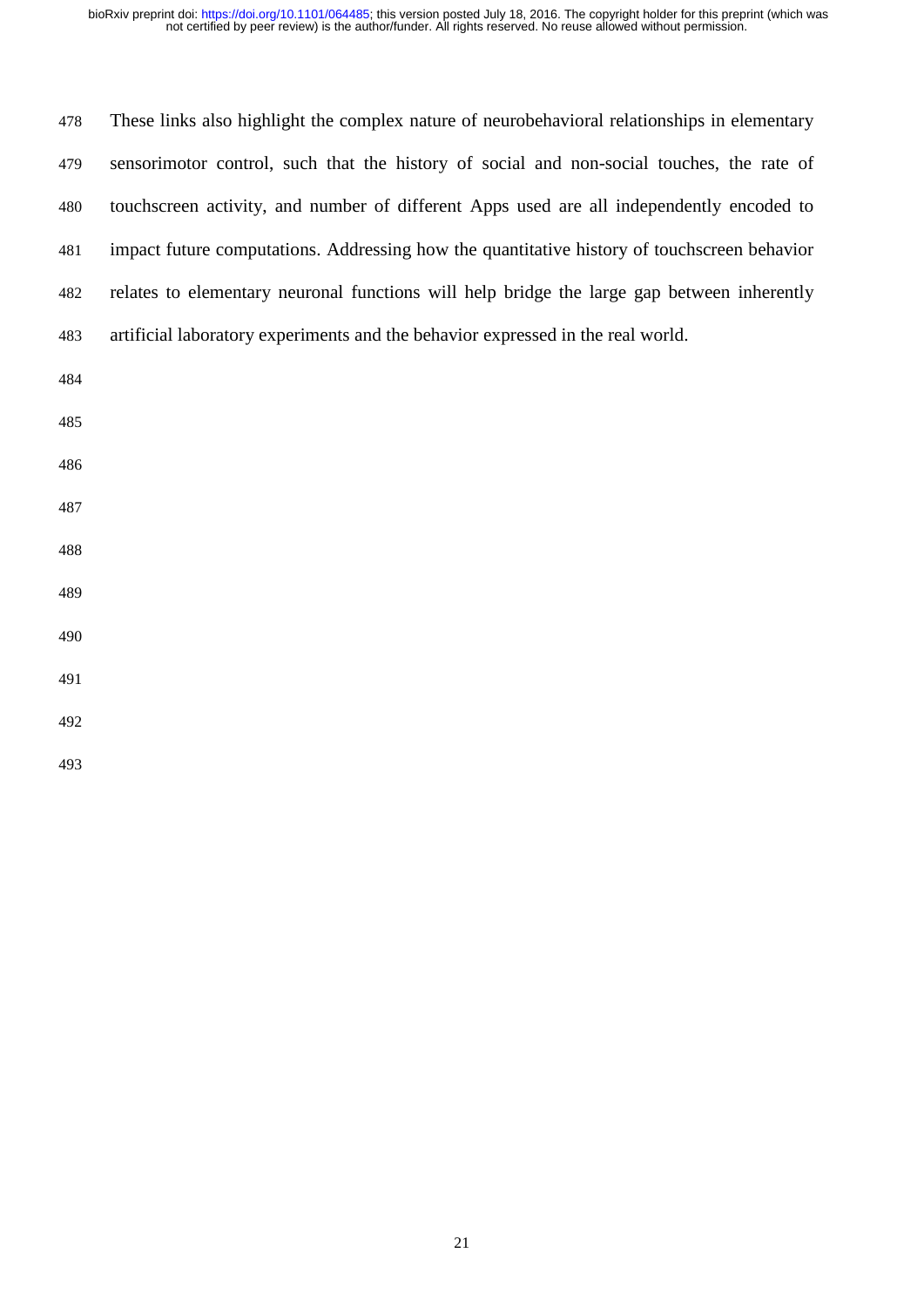not certified by peer review) is the author/funder. All rights reserved. No reuse allowed without permission. bioRxiv preprint doi: [https://doi.org/10.1101/064485;](https://doi.org/10.1101/064485) this version posted July 18, 2016. The copyright holder for this preprint (which was

## **Materials and Methods**

| ۰.<br>٠<br>۰.<br>× | I |
|--------------------|---|
|--------------------|---|

*Subjects*

498 Volunteers ( $n = 57$ ) were recruited using campus-wide announcements at the University of Zurich and ETH Zurich between December 2014 and August 2015. The sample consisted of subjects within a narrow age group [26 females; 23 (20th percentile) to 28 (80th percentile) years old]. The age at which the volunteers reportedly began using the phone was also narrowly distributed [19 (20th percentile) to 25 (80th percentile) years old]. Previous reports on inter- individual variability in cortical somatosensory signal-to-noise ratio, touchscreen use- dependent plasticity and use-dependent reduction in sensorimotor variability employed a sample size between 15 – 28 (16, 18, 23, 55). Essentially we anticipated a weaker impact of the social touches on the touchscreen than the explanatory variables studied before, i.e., deliberate laboratory practice, touchscreen use in general and the presence of autism spectrum disorder. Therefore, we doubled the sample size and employed more regression parameters than the previous studies to increase the sensitivity of our analysis. All experimental procedures were conducted according to the Swiss Human Research Act approved by the cantons of Zurich and Vaud. The procedures also conformed to the Declaration of Helsinki. The volunteers provided written and informed consent before participating in the study. Reasonable health, right- handedness, and ownership of a non-shared touchscreen smartphone were pre-requisites for participation. The handedness was further verified by a questionnaire (55). The fingers used on the touchscreen were analyzed using a pictorial survey where the volunteers ranked each finger on a scale 1–10 (1, least preferred; 10, most preferred).

*Smartphone data collection and analysis*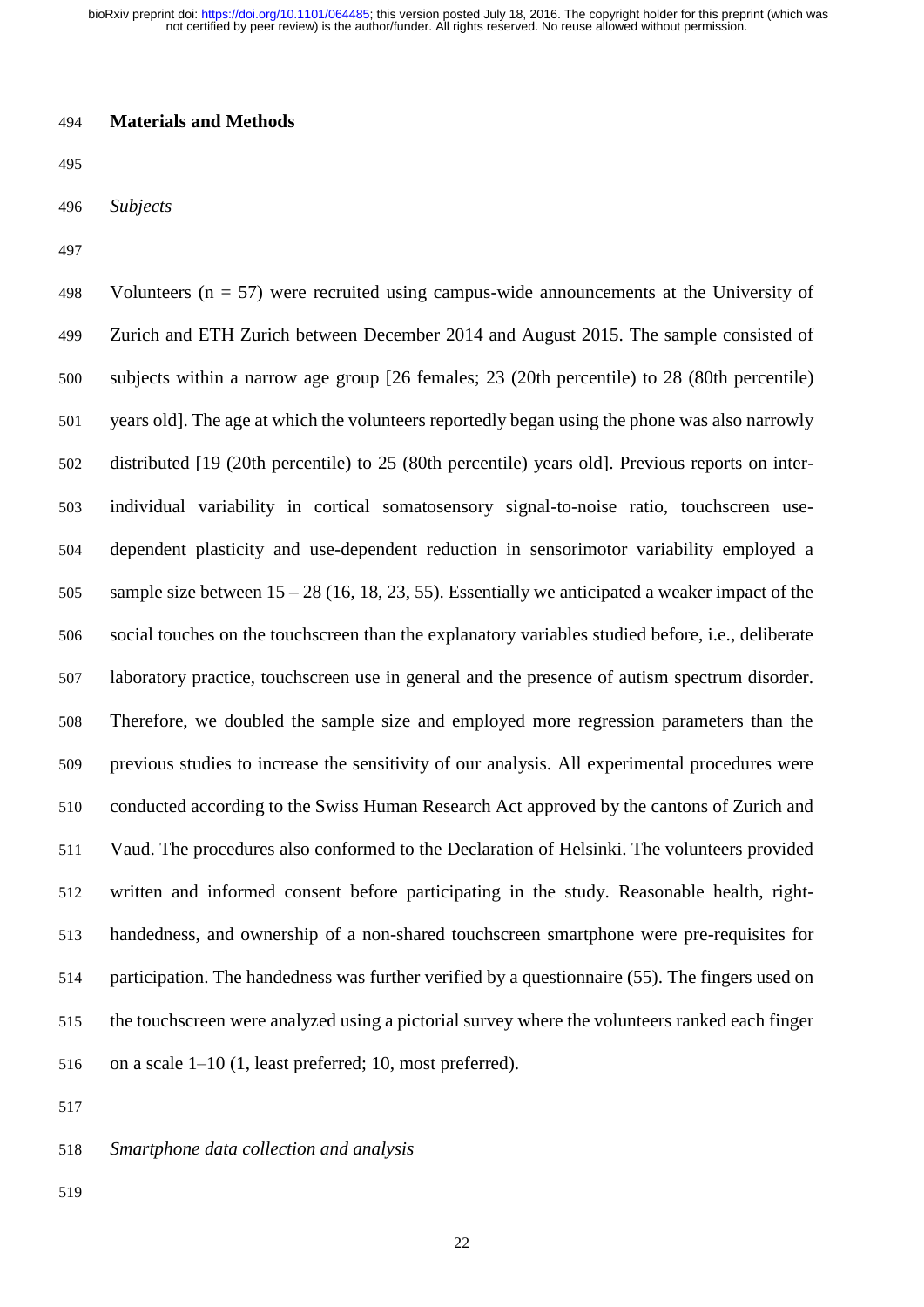A custom-designed background App was installed on the volunteers' smartphones to quantify the touchscreen behavior (see the Supplementary Methods for in-depth description of the design and performance specifications of the App). Briefly, the App recorded the timestamps of touchscreen events and the label of the App on the foreground. The App recorded the touchscreen events with an interquartile error range of 5 ms. Data were stored locally and transmitted by the user at the end of the observation period via secure email. Smartphone data were processed using custom written scripts on MATLAB (MathWorks, Natik, USA). In smartphones with more relaxed permission settings, the pop-up keypad touches were additionally labeled. The number of touches on each App category ("Social", "Non-social", or "Uncategorized") was divided by the length of the recording period to determine the number of touches per day. Apps that functioned to enable social interactions between a circle of friends or acquaintances were labeled as "Social" and Apps that clearly did not feature this functionality were labeled as "Non-social". Apps whose label was poorly registered by the operating system, untraceable on Google Play, or that contained both social and non-social properties, e.g., gaming Apps with social messaging, were labeled as "Uncategorized". The touches that were separated by less than 50 ms were eliminated from further analysis. The rate of touchscreen 536 events was determined as  $\frac{1}{\text{Median inter-touch interval}}$ . A recording period of up to 21 d was used for the main regression analysis. The number of Apps that were used over the recording period was counted.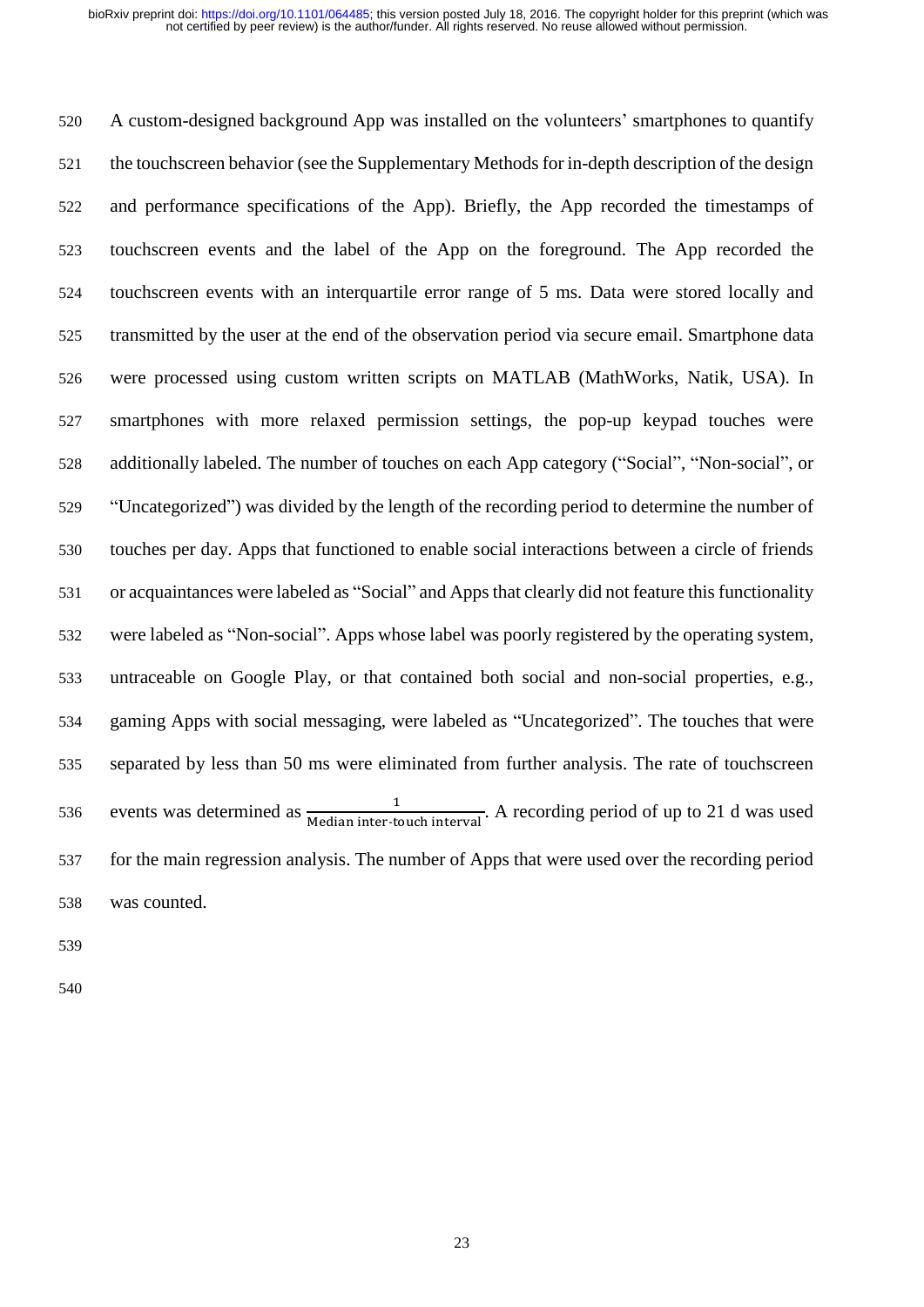*Simple reaction time task and analysis* 

 Volunteers responded to a brief (10 ms) tactile pulse by depressing and releasing a button mounted on a micro switch. The tactile pulse was presented by using a computer-controlled solenoid tactile stimulator (Heijo Research Electronics, London, UK). The stimulating magnetic rod (2 mm in diameter) generated a supra-threshold 2-mN contact. The thumb or the middle finger was stimulated. The micro switch (extracted from RX-300 optical mouse, Logitech, Lausanne, Switzerland) was operated by press-downwards and release-upwards movements of the thumb or the middle finger. All volunteers performed the task with the thumb (n = 57) and a subset of randomly chosen volunteers performed the task with the middle finger 551 in addition to the thumb  $(n = 17)$ .

 The task was repeated 500 times (for each fingertip) within an experimental session, 553 with 2 min break in the middle of the session. The pulses were delivered with  $3 \pm 1$  s gap and the button presses generated analogue signals that were digitized at 1 kHz. In two volunteers, the micro switch off-state measurements malfunctioned; in one other volunteer, the on-state measurements malfunctioned. The corresponding measurements were subsequently eliminated from further analysis. The reaction time and movement time (the time taken to execute button depression) were fitted with three ex-Gaussian parameters. This form of fitting separates skewed reaction time data into a Gaussian region and an exponential region. Mean of the 560 Gaussian region was captured by parameter  $\mu$ , and variability of the Gaussian region by 561 parameter  $\sigma$ . The exponent  $\tau$  captured unusually slow responses. The parameters were estimated using previously described MATLAB scripts (36).

*EEG data acquisition and analysis* 

566 A subset of volunteers  $(n = 43)$  participated in EEG experiments. The volunteers were seated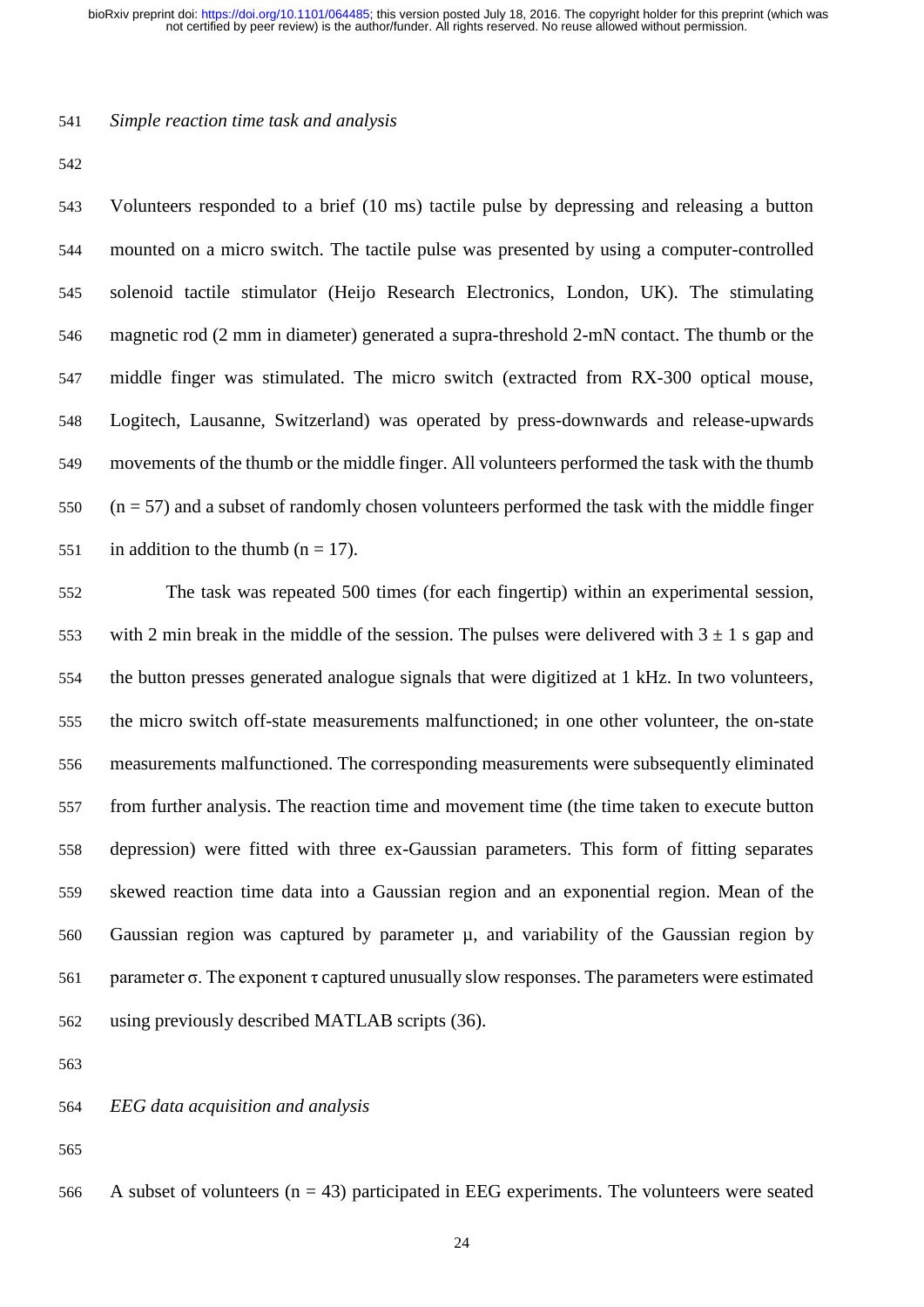upright for the EEG and the right, stimulated, hand was concealed by a baffle. Computer- controlled solenoid tactile stimulator (see above) was attached to the right thumb tip and to the right index and middle finger tips. To ease the tedium of the hours-long measurements required for gathering the tactile evoked potentials data (SSEPs), volunteers were allowed to view a movie (David Attenborough's Africa series); white noise, played to mask the sound generated by the stimulator, was mixed with the movie soundtrack and delivered through headphones. The number of trials was set to 1000 for each fingertip, randomized for the tips, and the stimuli were separated for each fingertip by 2–4 s. A non-alcoholic and caffeine-free drink break was offered every 10 min, for a maximum of 10 min. To record the EEG signals, 64 electrodes were used (62 equidistant scalp electrodes and two ocular ones), against a vertex reference (EasyCap, Herrsching, Germany), as previously reported (16). The electrode locations were digitized in a 3D nasion-ear coordinate frame (ANT Neuro and Xensor software, Netherlands) for a representative volunteer. The signals were recorded and digitized by BrainAmp (Brain Products GmbH, Gilching, Germany) at 1 kHz. Offline data processing was accomplished using EEGLAB, a toolbox designed for EEG analysis on MATLAB (56). The data were referenced to the average of all scalp electrodes and band-pass filtered between 1 and 80 Hz. "Epoched" trials over 80 μV were eliminated to remove large signal fluctuations, e.g., from eye blinks. The data were further processed using independent component analysis. Components dominated by eye movements and other measurement artifacts were eliminated by using the EEGLAB plug- in SASICA (57). The signal-to-noise ratio was estimated using the linear modeling toolbox 587 LIMO EEG (EEGLAB plug-in) (58). In this toolbox,  $R^2$  values were estimated for each volunteer based on single trials, as a sum of squares of the putative signal divided by the sum of squares of the residuals. Essentially, the predominant notion in the sensory evoked potential research field is that the average over multiple trials extracts a signal that is otherwise hidden in the measurement noise and background neuronal processes (39). The signal-to-noise ratio in this case captures how well the estimated mean (putative signal) represents the data. To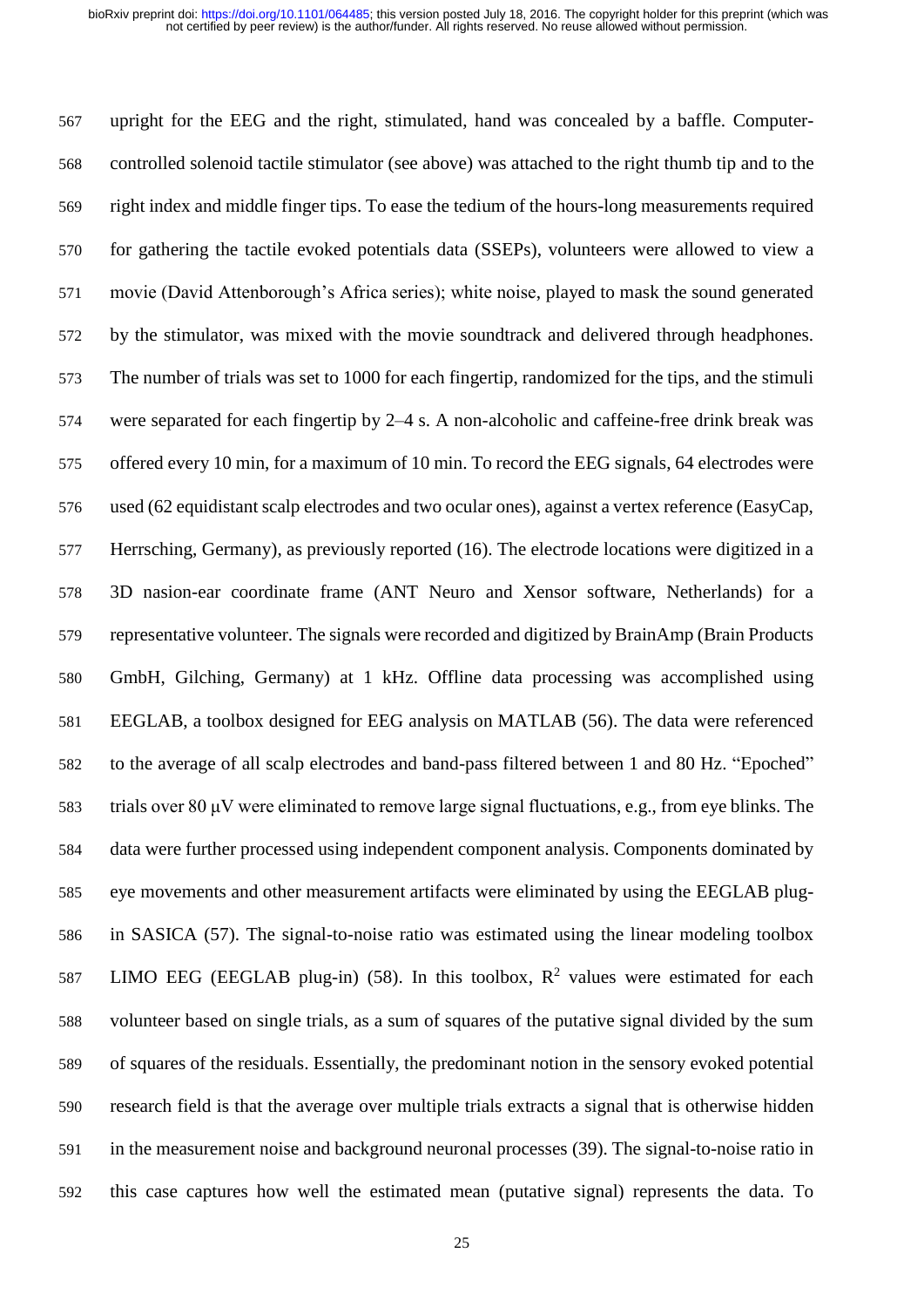normalize the data across the sampled population, the square root of the putative signal-to-noise ratio was used for subsequent analyses using multiple linear regression.

 The trial-to-trial variations in EEG responses were estimated based on the rectified event-related waveforms of 25 randomly sampled samples. The resampling was reiterated 10<sup>5</sup> times for each individual. The first local maxima above 50 and 85 ms were estimated for each iteration. The maxima were estimated using a MATLAB add-on function ("EXTREMA"). This form of bootstrapping was used to recover the distribution of signal timings and amplitudes, and these distributions were subsequently used to derive the coefficient of dispersion for each 601 individual  $\left(\frac{\text{Inter quartile range}}{\text{Median}}\right)$  at marked time points.

## *Correlational statistics*

 All analyses involving the reaction and movement times were conducted by robust–bi-square– multiple linear regression analysis (implemented in MATLAB). The fitted model was evaluated 607 using ANOVA with a level of significance set at  $p = 0.05$ . The following main regression equation was used:

610 
$$
Y = \beta_0 + \beta_1 X_{Touches \text{ on Non-social Apps}} + \beta_2 X_{Touches \text{ on Social Apps}}
$$

611 
$$
+ \beta_3 X_{Touches \text{ on Uncategorical Apps}} + \beta_4 X_{Rate \text{ of touchescreen touches}}
$$

$$
+ \beta_5 X_{Number\ of\ Apps\ on\ the\ touches\ creen} + \beta_6 X_{Gender\ (female=1)}
$$

614 Where Y took the form of  $Y_{Movenent\ time\ variability}$  or  $Y_{Reaction\ time\ variability}$ , or 615  $Y_{\text{Somatosensory putative signal-to-noise ratio}}$  For  $Y_{\text{Coefficient of dispersion in peak latency}}$  and 616 Ycoefficient of dispersion in peak amplitude, the explanatory variable  $\beta_7 X_{Movement}$  time variability 617 was added to the original equation.  $\beta_{1\text{ to }n}$  comprised regression coefficients estimated by robust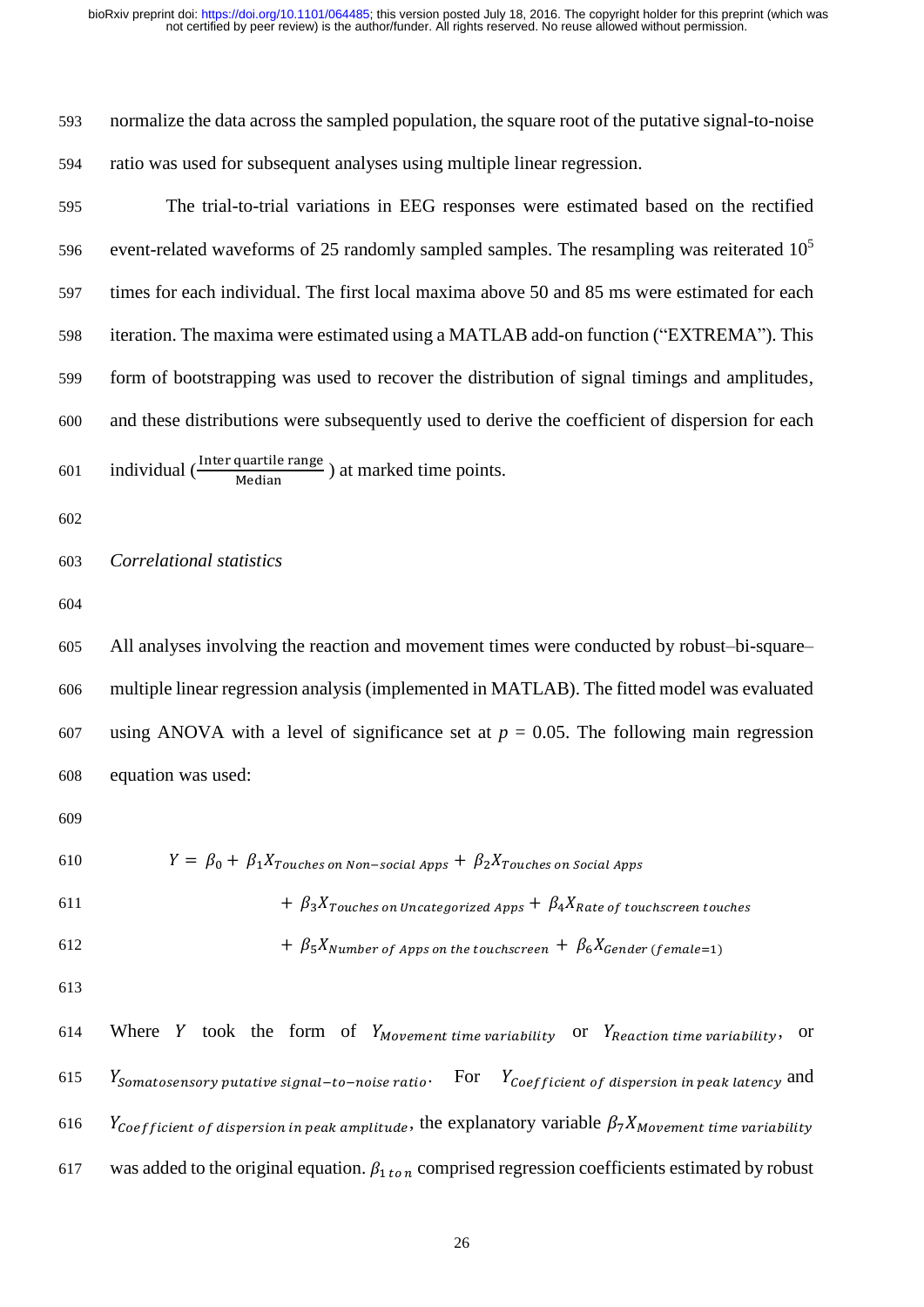618 regression, and  $\beta_0$  the intercept. The explanatory variables quantifying the touchscreen behavior were based on 21 d of recording made prior to the laboratory measures.

 To analyze the time-dependent structure of regression parameters associated with the number of touchscreen touches, we used the following approach. The parameters  $\delta$  622  $X_{Touches\ on\ Non-social\ Apps},\ X_{Touches\ on\ Social\ Apps},\$  and  $X_{Touches\ on\ Uncategorical\ Apps}$  were re- estimated over the span of 21 d with 12-h steps and 72-h windows. Other parameters were unchanged and, as in the main regression equation, were based on the data spanning the entire 21-d period. To describe the time-dependent fluctuation of F-values, the relationship was iteratively fitted by comparing linear, exponential, and Gaussian equations with a maximum of 627 three terms. The fit with the highest  $\mathbb{R}^2$  was used to describe the relationships.

 Similarly, to assess the temporal structure of the variable typical rate of touchscreen use 629 or the number of Apps used, the variables  $X_{Rate}$  or  $X_{Number of$  *Apps on the touchscreen* were re-estimated with 12-h steps and 72-h windows while other parameters remained unchanged.

 As a control, we repeated the analysis with shuffled App categories. Essentially, for the original analysis, the Apps were labeled as "Social", "Non-social", and "Uncategorized" according to a fixed criterion, i.e., Social Apps were those that enabled the communication of a message or an opinion to a circle of friends or acquaintances. The list of all Apps in the 635 database and their classifications were randomly shuffled  $(10<sup>5</sup>$  iterations). These shuffled lists were then used to estimate the number of touches in each of the action categories. Note that the total number of Apps in each category was constant during shuffling.

 Plots for displaying multiple linear regression results in two dimensions (adjusted response plots) were generated using a built-in MATLAB function (plotAdjustedResponse). Formulation of this plotting method and its advantages are described elsewhere (59).

 The EEG data were correlated with touchscreen parameters using robust regression, iterative least squares method (implemented in LIMO EEG). The correlation coefficients were estimated across all electrodes and for the time period from –30 to 200 ms relative to the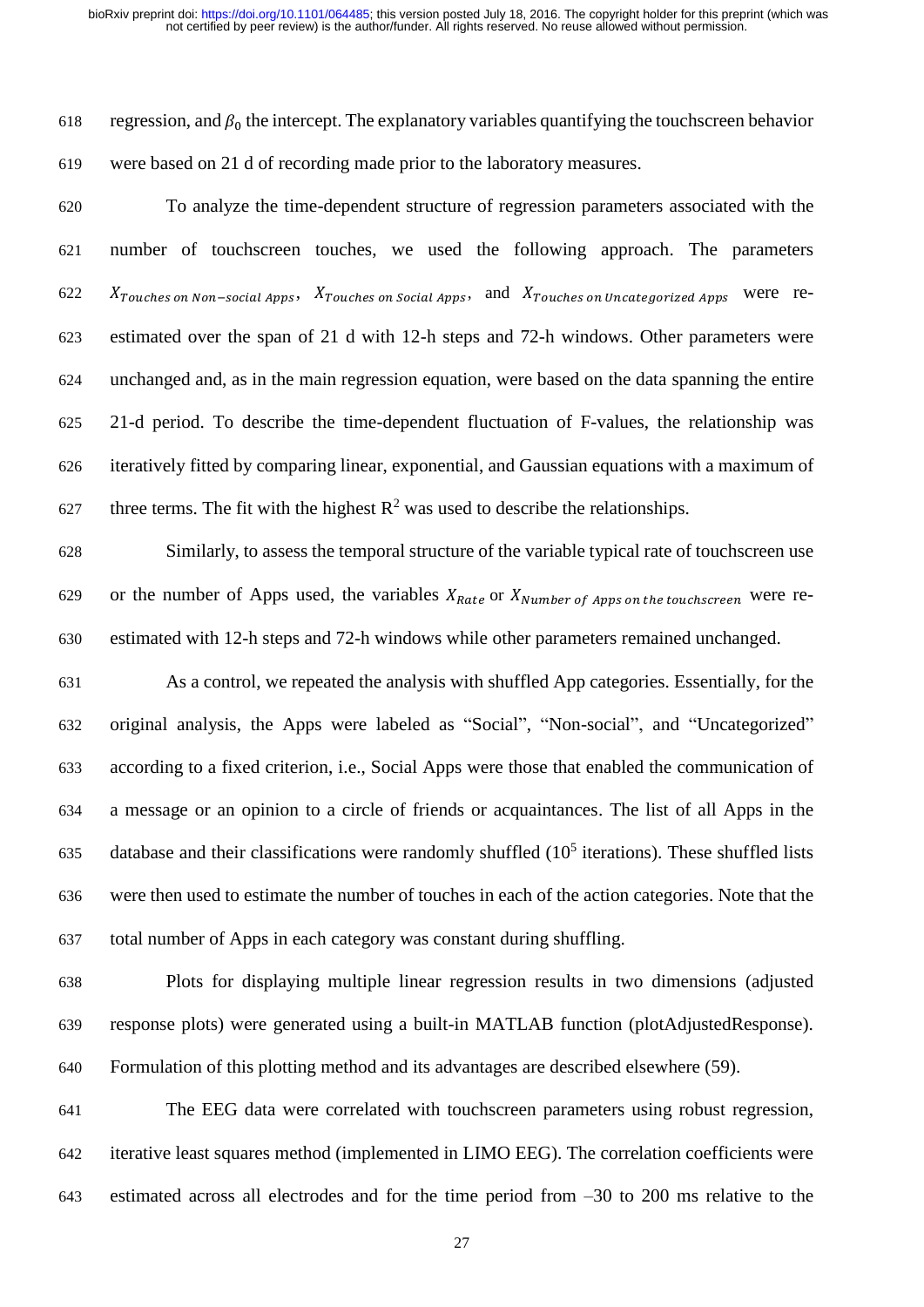644 stimulation onset. When focusing the analysis on keypad use, due to the smaller number of 645 samples, the variables were restricted to parameters  $X_{Rate}$ ,  $X_{Number\ of\ touches\ on\ Social\ Apps}$ , and  $K_{Number\ of\ touches\ on\ Non-social\ Apps}$ . The regression statistics were corrected for multiple 647 comparisons by using 1000 bootstraps and spatiotemporal clustering, as implemented in LIMO 648 EEG.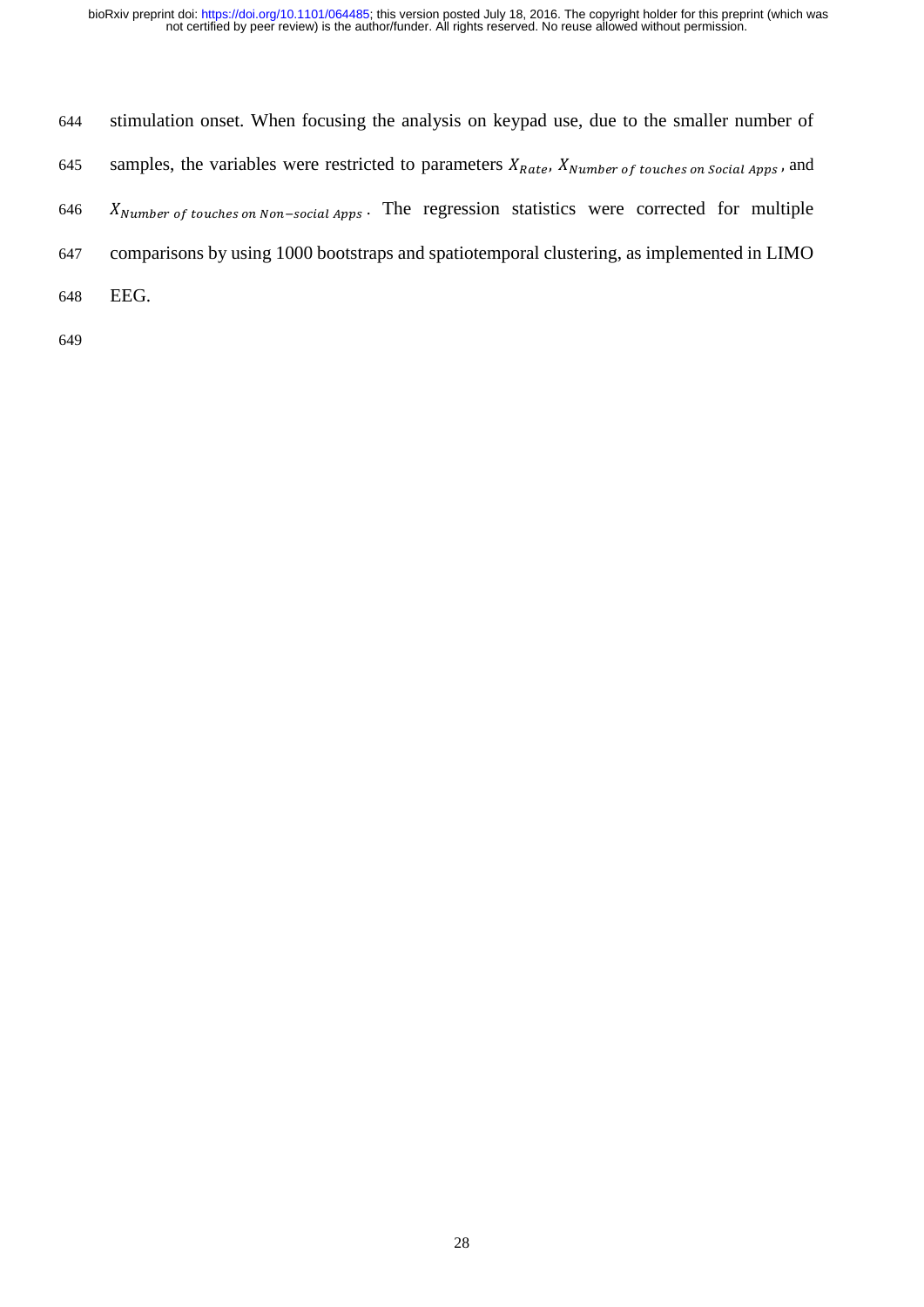not certified by peer review) is the author/funder. All rights reserved. No reuse allowed without permission. bioRxiv preprint doi: [https://doi.org/10.1101/064485;](https://doi.org/10.1101/064485) this version posted July 18, 2016. The copyright holder for this preprint (which was

# **Acknowledgements**

| 652 | The data collection was made possible by the assistance of Ciara Shortiss and Magali Chytiris. |
|-----|------------------------------------------------------------------------------------------------|
| 653 | We thank Enea Ceolini for helping in the design and implementation of the behavioral tracking  |
| 654 | software. This research was funded by Holcim Stiftung and the Society in Science Branco        |
| 655 | Weiss Fellowship. The authors would like to thank Eric Rouillier, Anne-Dominique Gindrat,      |
| 656 | Kevan Martin, and Valerio Mante for discussions. The authors thank Joanna Mackie for help      |
| 657 | in editing this manuscript.                                                                    |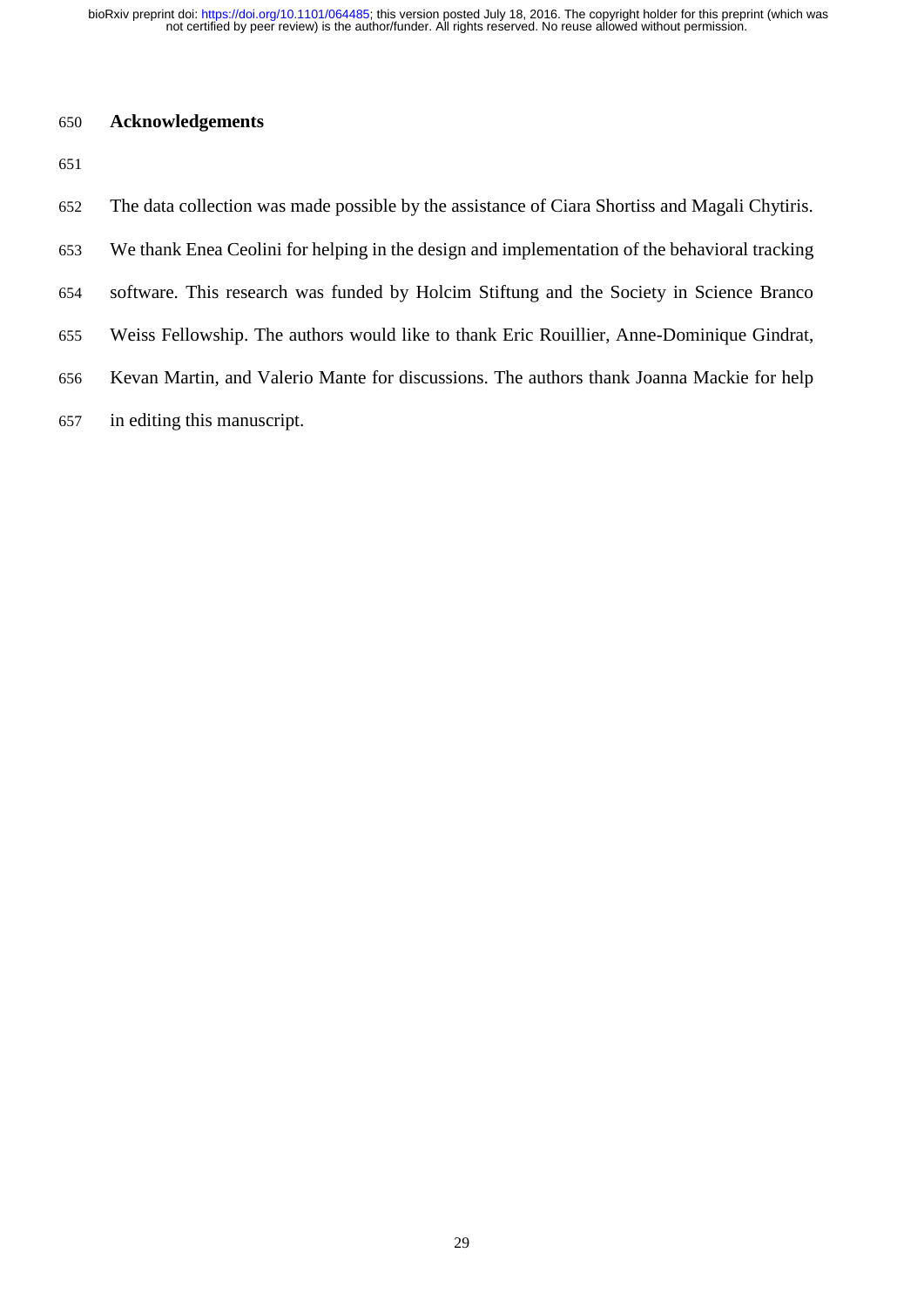#### **References**

- 1. Hourcade JP, Mascher SL, Wu D, Pantoja L (2015) Look, My Baby Is Using an iPad! An Analysis of YouTube Videos of Infants and Toddlers Using Tablets. *Proceedings of the 33rd Annual ACM Conference on Human Factors in Computing Systems*, CHI '15. (ACM, New York, NY, USA), pp 1915–1924.
- 2. Herholz SC, Zatorre RJ (2012) Musical Training as a Framework for Brain Plasticity: Behavior, Function, and Structure. *Neuron* 76(3):486–502.
- 3. Byl NN, Merzenich MM, Jenkins WM (1996) A primate genesis model of focal dystonia and repetitive strain injury I. Learning-induced dedifferentiation of the representation of the hand in the primary somatosensory cortex in adult monkeys. *Neurology* 47(2):508–520.
- 4. Jenkins WM, Merzenich MM, Ochs MT, Allard T, Guic-Robles E (1990) Functional reorganization of primary somatosensory cortex in adult owl monkeys after behaviorally controlled tactile stimulation. *J Neurophysiol* 63(1):82–104.
- 5. Zatorre RJ, Fields RD, Johansen-Berg H (2012) Plasticity in gray and white: neuroimaging changes in brain structure during learning. *Nat Neurosci* 15(4):528–536.
- 6. Elbert T, Pantev C, Wienbruch C, Rockstroh B, Taub E (1995) Increased cortical representation of the fingers of the left hand in string players. *Science* 270(5234):305–307.
- 7. Hamilton RH, Pascual-Leone A (1998) Cortical plasticity associated with Braille learning. *Trends Cogn Sci* 2(5):168–174.
- 8. Donoghue JP (1995) Plasticity of adult sensorimotor representations. *Curr Opin Neurobiol* 5(6):749–754.
- 9. Pascual-Leone A, Amedi A, Fregni F, Merabet LB (2005) The plastic human brain cortex. *Annu Rev Neurosci* 28:377–401.
- 10. Kleber B, Veit R, Birbaumer N, Gruzelier J, Lotze M (2010) The Brain of Opera Singers: Experience-Dependent Changes in Functional Activation. *Cereb Cortex* 20(5):1144–1152.
- 11. Münte TF, Altenmüller E, Jäncke L (2002) The musician's brain as a model of neuroplasticity. *Nat Rev Neurosci* 3(6):473–478.
- 12. Moucha R, Kilgard MP (2006) Cortical plasticity and rehabilitation. *Prog Brain Res* 157:111–389.
- 13. Adolphs R (1999) Social cognition and the human brain. *Trends Cogn Sci* 3(12):469–479.
- 14. Crockett MJ, Fehr E (2014) Social brains on drugs: tools for neuromodulation in social neuroscience. *Soc Cogn Affect Neurosci* 9(2):250–254.
- 15. Smith A (2015) *US Smartphone Use in 2015. Pew Research Center*.
- 16. Gindrat A-D, Chytiris M, Balerna M, Rouiller EM, Ghosh A (2015) Use-Dependent Cortical Processing from Fingertips in Touchscreen Phone Users. *Curr Biol* 25(1):109–116.
- 17. Krakauer JW, Mazzoni P (2011) Human sensorimotor learning: adaptation, skill, and beyond. *Curr Opin Neurobiol* 21:1–9.
- 18. Cohen RG, Sternad D (2009) Variability In Motor Learning: Relocating, Channeling and Reducing Noise. *Exp Brain Res Exp Hirnforsch Exp Cerebrale* 193(1):69–83.
- 19. Slifkin AB, Newell KM (1998) Is Variability in Human Performance a Reflection of System Noise? *Curr Dir Psychol Sci* 7(6):170–177.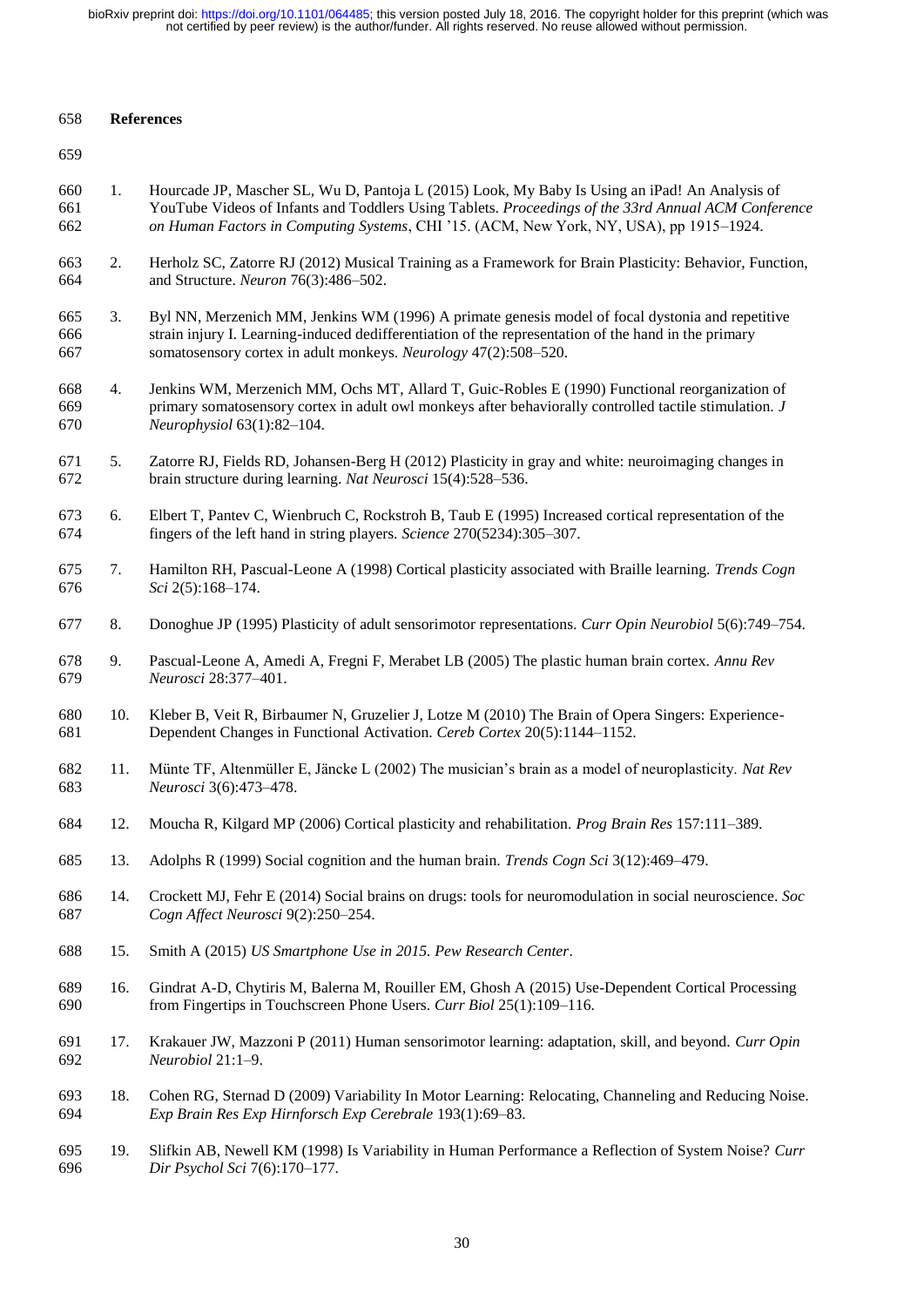- 20. Schmidt RA, Zelaznik H, Hawkins B, Frank JS, Quinn Jr. JT (1979) Motor-output variability: A theory for the accuracy of rapid motor acts. *Psychol Rev* 86(5):415–451.
- 21. Davids K, Bennett S, Newell KM (2006) *Movement System Variability* (Human Kinetics).
- 22. Herzfeld DJ, Shadmehr R (2014) Motor variability is not noise, but grist for the learning mill. *Nat Neurosci* 17(2):149–150.
- 23. Gentner DR (1983) The acquisition of typewriting skill. *Acta Psychol (Amst)* 54(1–3):233–248.
- 24. Wöllner C, Cañal-Bruland R (2010) Keeping an eye on the violinist: motor experts show superior timing consistency in a visual perception task. *Psychol Res* 74(6):579–585. consistency in a visual perception task. *Psychol Res* 74(6):579–585.
- 25. McMorris T, Keen P (1994) Effect of exercise on simple reaction times of recreational athletes. *Percept Mot Skills* 78(1):123–130.
- 26. Sosnoff JJ, Newell KM (2011) Aging and Motor Variability: A Test of the Neural Noise Hypothesis. *Exp Aging Res* 37(4):377–397.
- 27. Dykiert D, Der G, Starr JM, Deary IJ (2012) Sex differences in reaction time mean and intraindividual variability across the life span. *Dev Psychol* 48(5):1262–1276.
- 28. Peters RM, Hackeman E, Goldreich D (2009) Diminutive Digits Discern Delicate Details: Fingertip Size and the Sex Difference in Tactile Spatial Acuity. *J Neurosci* 29(50):15756–15761.
- 29. Ivry RB (1996) The representation of temporal information in perception and motor control. *Curr Opin Neurobiol* 6(6):851–857.
- 30. Schmidt RA, Bjork RA (1992) Paradigms Suggest New Concepts for Training. *Psychol Sci* 3(4):207–217.
- 31. Xiong J, Muraki S (2014) An ergonomics study of thumb movements on smartphone touch screen. *Ergonomics* 57(6):943–955.
- 32. Henry FM (1961) Reaction time-movement time correlations. *Percept Mot Skills* 12:63–66.
- 33. Fitts PM, Peterson JR (1964) Information capacity of discrete motor responses. *J Exp Psychol* 67(2):103– 112.
- 34. Houlihan M, Campbell K, Stelmack RM (1994) Reaction time and movement time as measures of stimulus evaluation and response processes. *Intelligence* 18(3):289–307.
- 35. Carlson JS, Mark C (1982) Reaction time, movement time, and intelligence: A replication and extension. *Intelligence* 6(3):265–274.
- 36. Lacouture Y, Cousineau D (2008) How to use MATLAB to fit the ex-Gaussian and other probability functions to a distribution of response times. *Tutor Quant Methods Psychol* 4(1):35–45.
- 37. Kofler MJ, et al. (2013) Reaction time variability in ADHD: A meta-analytic review of 319 studies. *Clin Psychol Rev* 33(6):795–811.
- 38. O'brien RM (2007) A Caution Regarding Rules of Thumb for Variance Inflation Factors. *Qual Quant* 41(5):673–690.
- 39. Makeig S, Debener S, Onton J, Delorme A (2004) Mining event-related brain dynamics. *Trends Cogn Sci* 8(5):204–210.
- 40. Huber R, et al. (2006) Arm immobilization causes cortical plastic changes and locally decreases sleep slow wave activity. *Nat Neurosci* 9(9):1169–1176.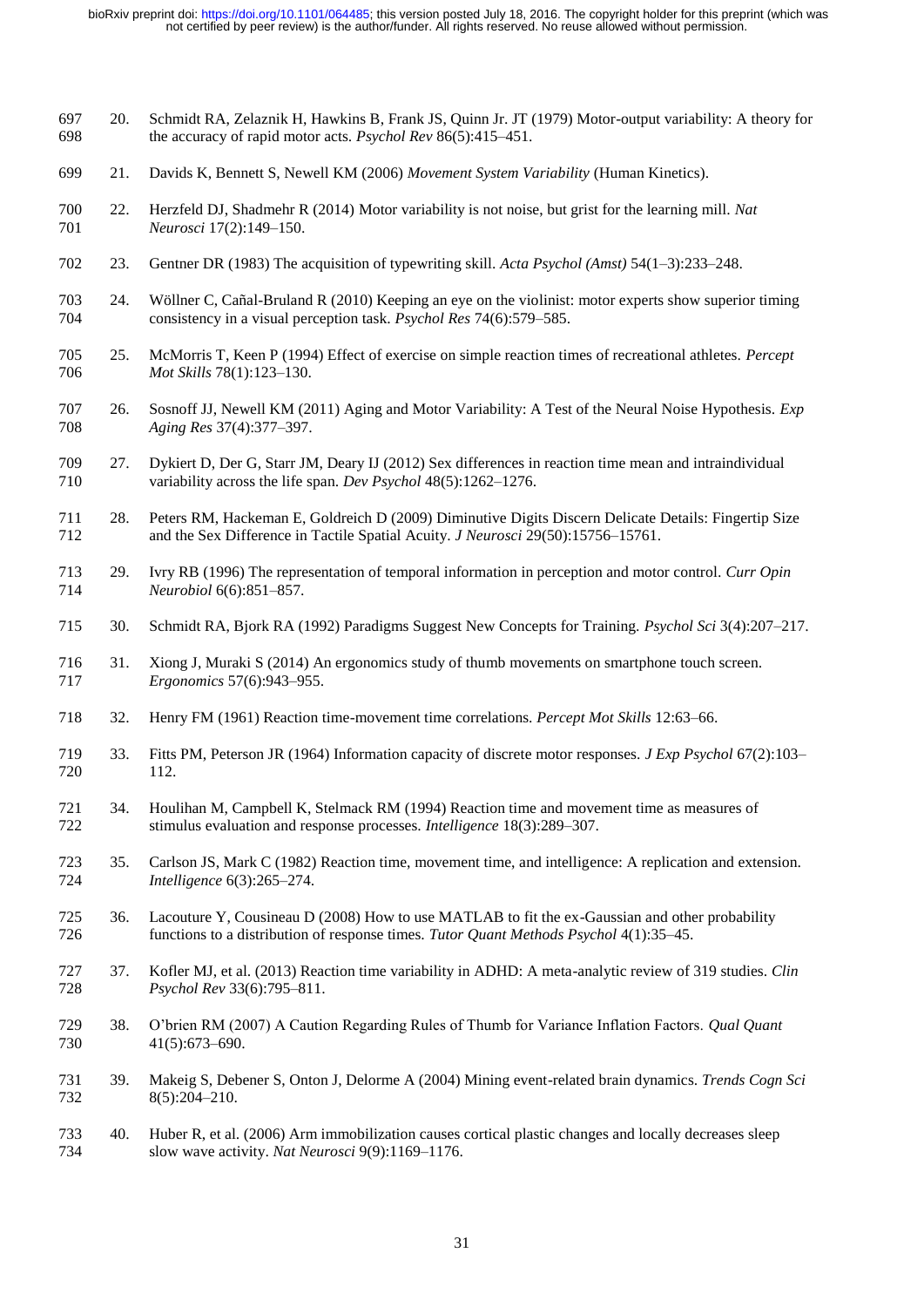- 735 41. Allison T, McCarthy G, Wood CC (1992) The relationship between human long-latency somatosensory<br>736 evoked potentials recorded from the cortical surface and from the scalp. *Electroencephalogr Clin*  evoked potentials recorded from the cortical surface and from the scalp. *Electroencephalogr Clin Neurophysiol Potentials Sect* 84(4):301–314.
- 42. Onishi H, et al. (2010) Neuromagnetic activation of primary and secondary somatosensory cortex following tactile-on and tactile-off stimulation. *Clin Neurophysiol Off J Int Fed Clin Neurophysiol* 121(4):588–593.
- 43. Nicolelis MAL, et al. (1998) Simultaneous encoding of tactile information by three primate cortical areas. *Nat Neurosci* 1(7):621–630.
- 44. Montag C, et al. (2015) Smartphone usage in the 21st century: who is active on WhatsApp? *BMC Res Notes* 8:331.
- 45. Schaefer M, Heinze H-J, Rotte M (2012) Touch and personality: extraversion predicts somatosensory brain response. *NeuroImage* 62(1):432–438.
- 46. Coull JT (1998) Neural correlates of attention and arousal: insights from electrophysiology, functional neuroimaging and psychopharmacology. *Prog Neurobiol* 55(4):343–361.
- 47. Gilbert CD, Sigman M (2007) Brain States: Top-Down Influences in Sensory Processing. *Neuron* 54(5):677–696.
- 48. Cardini F, Longo MR, Haggard P (2011) Vision of the Body Modulates Somatosensory Intracortical Inhibition. *Cereb Cortex* 21(9):2014–2022.
- 753 49. Mima T, Nagamine T, Nakamura K, Shibasaki H (1998) Attention Modulates Both Primary and Second Somatosensory Cortical Activities in Humans: A Magnetoencephalographic Study. *J Neurophysiol*  Somatosensory Cortical Activities in Humans: A Magnetoencephalographic Study. *J Neurophysiol* 80(4):2215–2221.
- 50. Dayan E, Cohen LG (2011) Neuroplasticity Subserving Motor Skill Learning. *Neuron* 72(3):443–454.
- 51. Carmichael ST, Price JL (1995) Sensory and premotor connections of the orbital and medial prefrontal cortex of macaque monkeys. *J Comp Neurol* 363(4):642–664.
- 52. Shadlen MN, Newsome WT (1998) The Variable Discharge of Cortical Neurons: Implications for Connectivity, Computation, and Information Coding. *J Neurosci* 18(10):3870–3896.
- 53. Bohannon RW (2007) Number of pedometer-assessed steps taken per day by adults: a descriptive meta-analysis. *Phys Ther* 87(12):1642–1650.
- 54. Barbatoa G, et al. (2000) Diurnal variation in spontaneous eye-blink rate. *Psychiatry Res* 93:145151.
- 55. Oldfield RC (1971) The assessment and analysis of handedness: The Edinburgh inventory. *Neuropsychologia* 9(1):97–113.
- 56. Delorme A, Makeig S (2004) EEGLAB: an open source toolbox for analysis of single-trial EEG dynamics including independent component analysis. *J Neurosci Methods* 134(1):9–21.
- 57. Chaumon M, Bishop DVM, Busch NA (2015) A practical guide to the selection of independent components of the electroencephalogram for artifact correction. *J Neurosci Methods* 250:47–63.
- 58. Pernet CR, Chauveau N, Gaspar C, Rousselet GA (2011) LIMO EEG: A Toolbox for Hierarchical LInear MOdeling of ElectroEncephaloGraphic Data. *Comput Intell Neurosci* 2011:e831409.
- 59. DuMouchel W (1988) Graphical representation of main effects and interaction effects in a polynomial regression on several predictors. *Proc. 20th Symp. on the Interface: Computer Science and Statistics*, pp 127–134.
-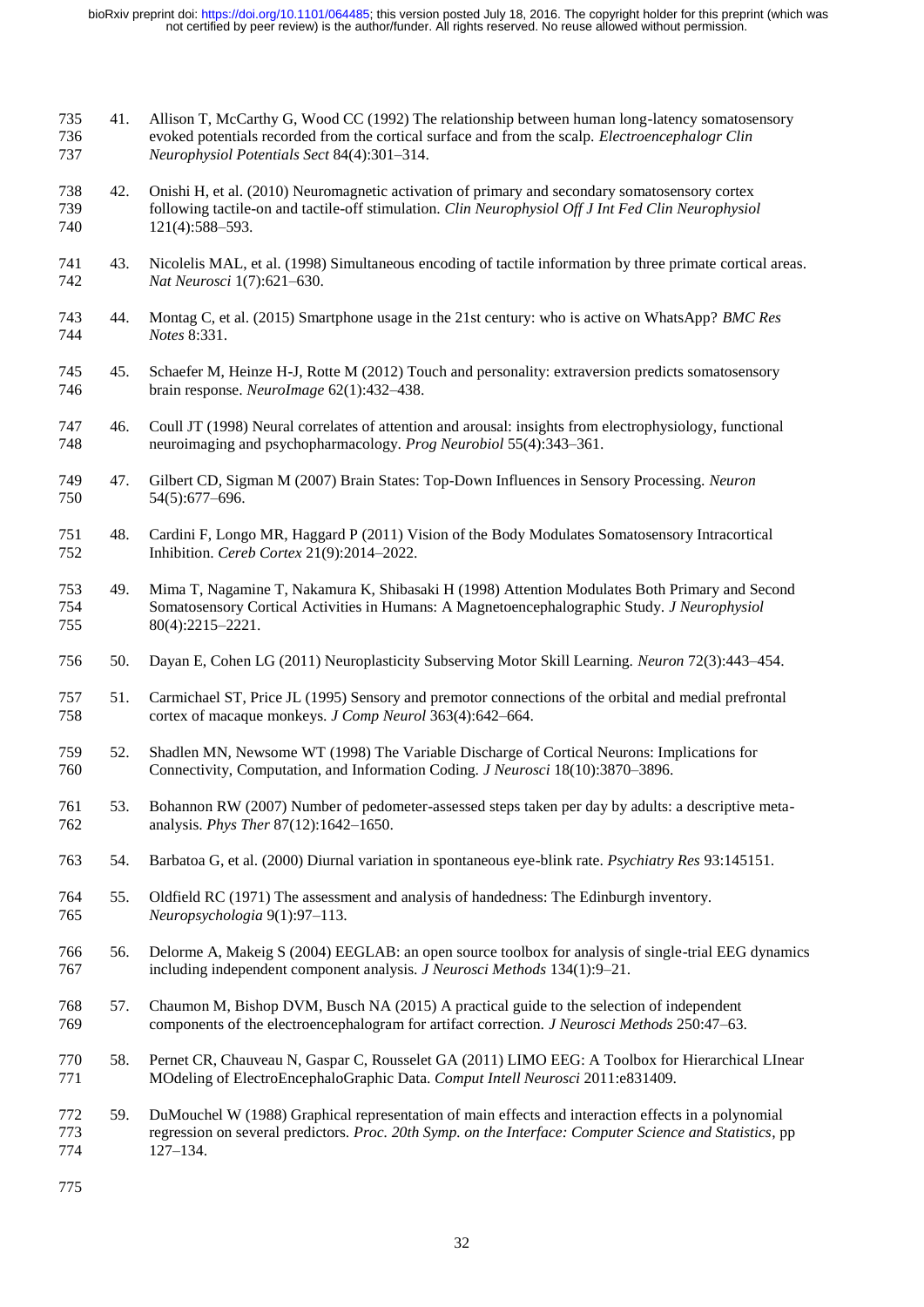| 776 |                                                                                              |
|-----|----------------------------------------------------------------------------------------------|
| 777 |                                                                                              |
| 778 |                                                                                              |
| 779 |                                                                                              |
| 780 |                                                                                              |
| 781 |                                                                                              |
| 782 |                                                                                              |
| 783 |                                                                                              |
| 784 |                                                                                              |
| 785 |                                                                                              |
| 786 |                                                                                              |
| 787 |                                                                                              |
| 788 |                                                                                              |
| 789 |                                                                                              |
| 790 |                                                                                              |
| 791 |                                                                                              |
| 792 |                                                                                              |
| 793 |                                                                                              |
| 794 |                                                                                              |
| 795 |                                                                                              |
| 796 | <b>Figure Legends</b>                                                                        |
| 797 |                                                                                              |
| 798 | Figure 1. The history of unconstrained touchscreen behavior reflects on the performance of a |

 simple task. (a) Touchscreen activity was recorded for 21 d and followed by laboratory measurements of sensorimotor variability. (b) The task required responding to tactile stimuli by pressing and releasing a micro switch, as fast as possible, with the thumb. (c-d) Adjusted response plots. (c) Movement time variability (σ) was directly proportional to the number of touches generated on the Social Apps (social touches). (d) The movement time variability was inversely proportional to the number of touches generated on the Non-social Apps (non-social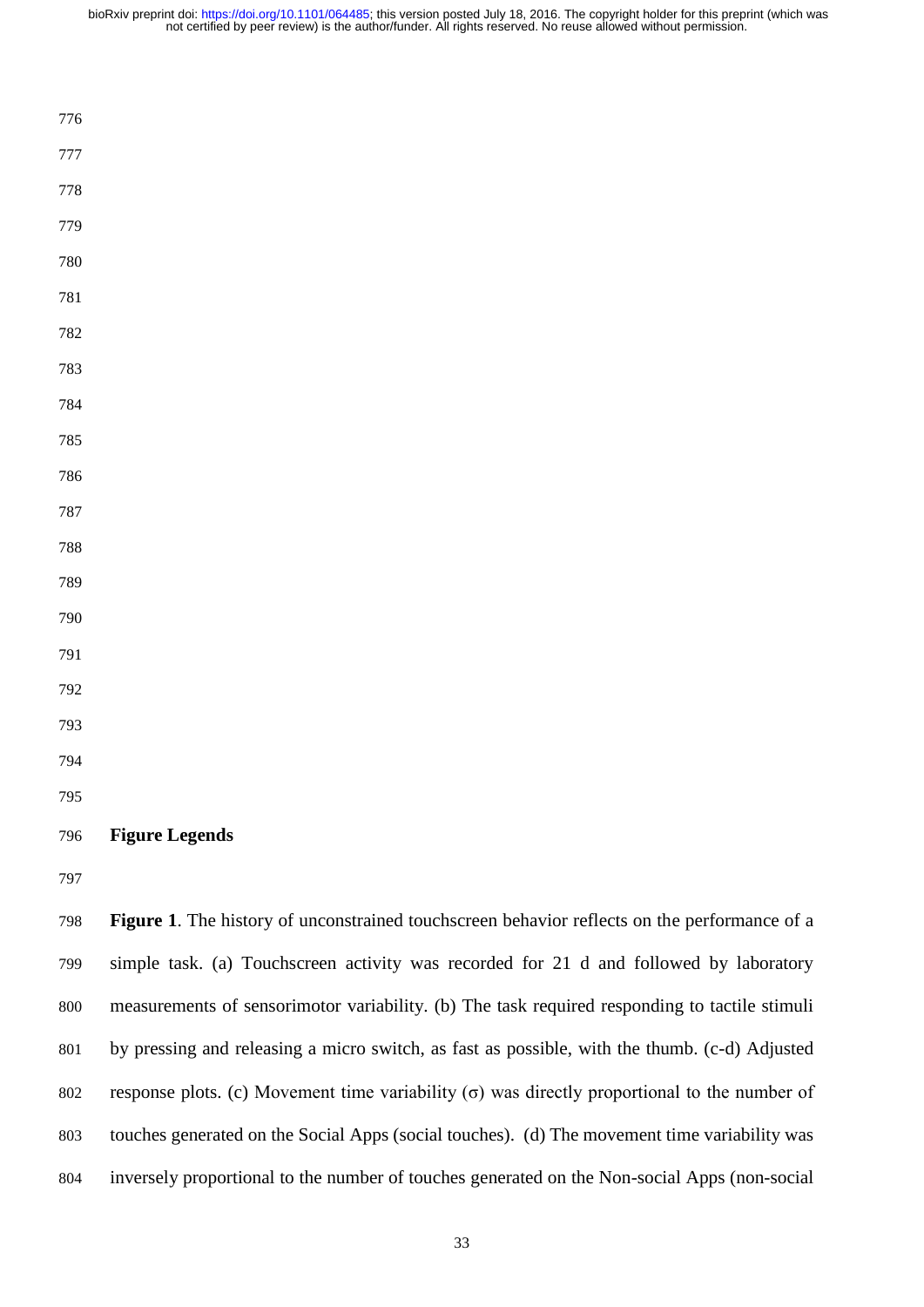805 touches). (e) The distribution of relationships for randomly categorized Apps  $(10^4$  iterations) in comparison to the relationship uncovered for social touches. (f) Parsing the touchscreen recordings in 12 h steps (72 h bin) revealed that the relationship involving non-social touches simply decayed as a function of time, whereas the relationship involving social touches showed a more complex pattern. The statistical tests and the details of the fits are reported in the main text.

 **Figure 2**. Early cortical somatosensory processing reflects the history of Social App usage. (**a**) We estimated the signal-to-noise ratio in the cortical responses upon a brief tactile stimulus presented to the right thumb tip, the hand was in a resting position during the recording. The head plot shows the electrode location with the best response (red) (**b**) Putative signal-to-noise ratio (SNR) at the electrode (SS, sum of squares). Individual volunteers (gray lines) and population mean (black). (**c**) Event related coefficients with the SNR as dependent variable and touchscreen parameters based on the entire 21 d recordings as explanatory variables. 819 Statistically significant coefficients (thickened lines,  $p < 0.05$ , corrected for multiple comparisons, ANOVA). (**d**) Head plot of the population mean of the SNR at a latency of 80 ms. (**e,f**) The event related coefficients and the corresponding statistics at 80 ms. (**g**) At the chosen electrode and at 80 ms, the distribution of the relationship strength based on randomly 823 categorized Apps  $(10<sup>4</sup>$  iterations) in comparison to the relationship uncovered for social touches. (**h**) The relationship with social touches was the strongest for the thumb, followed by the index finger, and, finally, the middle finger. (**i**) Parsing the touchscreen recordings in 12 h steps (72 h bin) revealed that the relationship between social touches and the signal-to-noise ratio evoked from the thumb at 80 ms latency fluctuated in a complex manner through the recording period. The details of the fit is reported in the main text.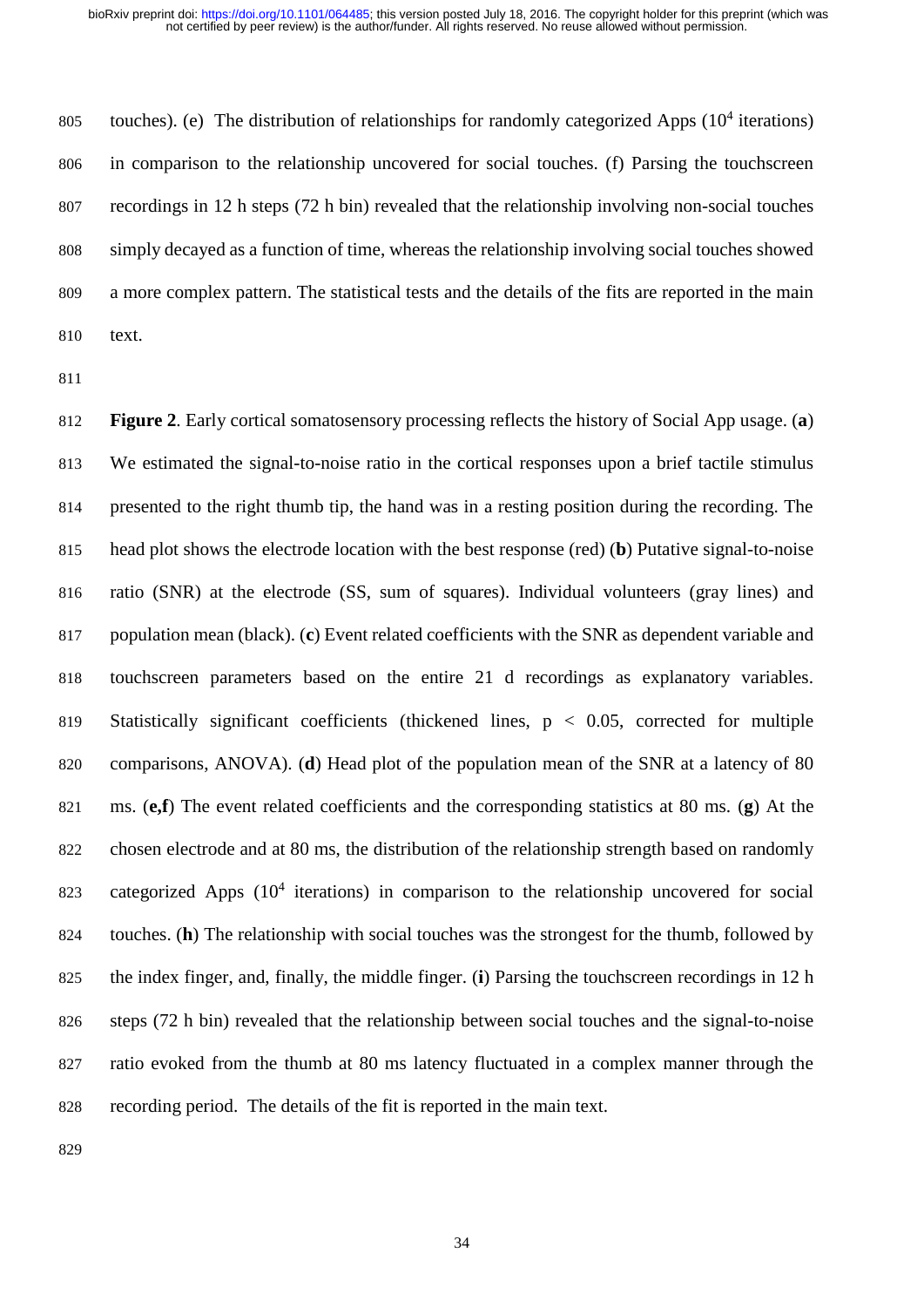**Figure 3**. The trial-to-trial variability in the degree of cortical responses is proportional to Social App usage. (**a–c**) Depiction of the analysis method to separately estimate the trial-to- trial variability in the cortical signal latency and the amplitude. (**a**) Rectified event related 833 potentials based on a random sample of 25 trials was generated  $10<sup>5</sup>$  times. The rectified potential based on all the trials in one volunteer is drawn in grey. The first local maxima encountered on  $10<sup>3</sup>$  iterated potentials after the set temporal landmarks of 50 and 85 ms are indicated (colored dots). The distribution of latencies (**b**) and amplitudes (**c**) of the first maxima in the same volunteer based on which the corresponding coefficient of dispersion (CD) was estimated. (**d- e**) Adjusted response plots. (**d**) The greater the number of social touches in the 21-d recording period, the larger the variability in signal amplitudes at the 85 ms landmark (measured in terms of CD). (**e**) The relationship between the number of non-social touches and the variability was not significant. (**f**) Parsing the touchscreen recordings in 12 h steps (72 h bin) revealed that the relationship for non-social touches simply decayed with older touchscreen data and a more complex pattern was apparent for the social touches.

# **Supplementary Information Index**

Supplementary Methods: Description of the App used to track touchscreen behavior.

 Supplementary List: A sample of all the Apps in the database to illustrate the App categorization used in this study in Social and Non-social Apps.

 Supplementary Figure 1: The plot matrix of the explanatory variables and the corresponding variation inflation factors.

 Supplementary Figure 2: The social touches do not reflect on movement time variability when the task is performed with the middle finger. (a) Adjusted response plot showing the link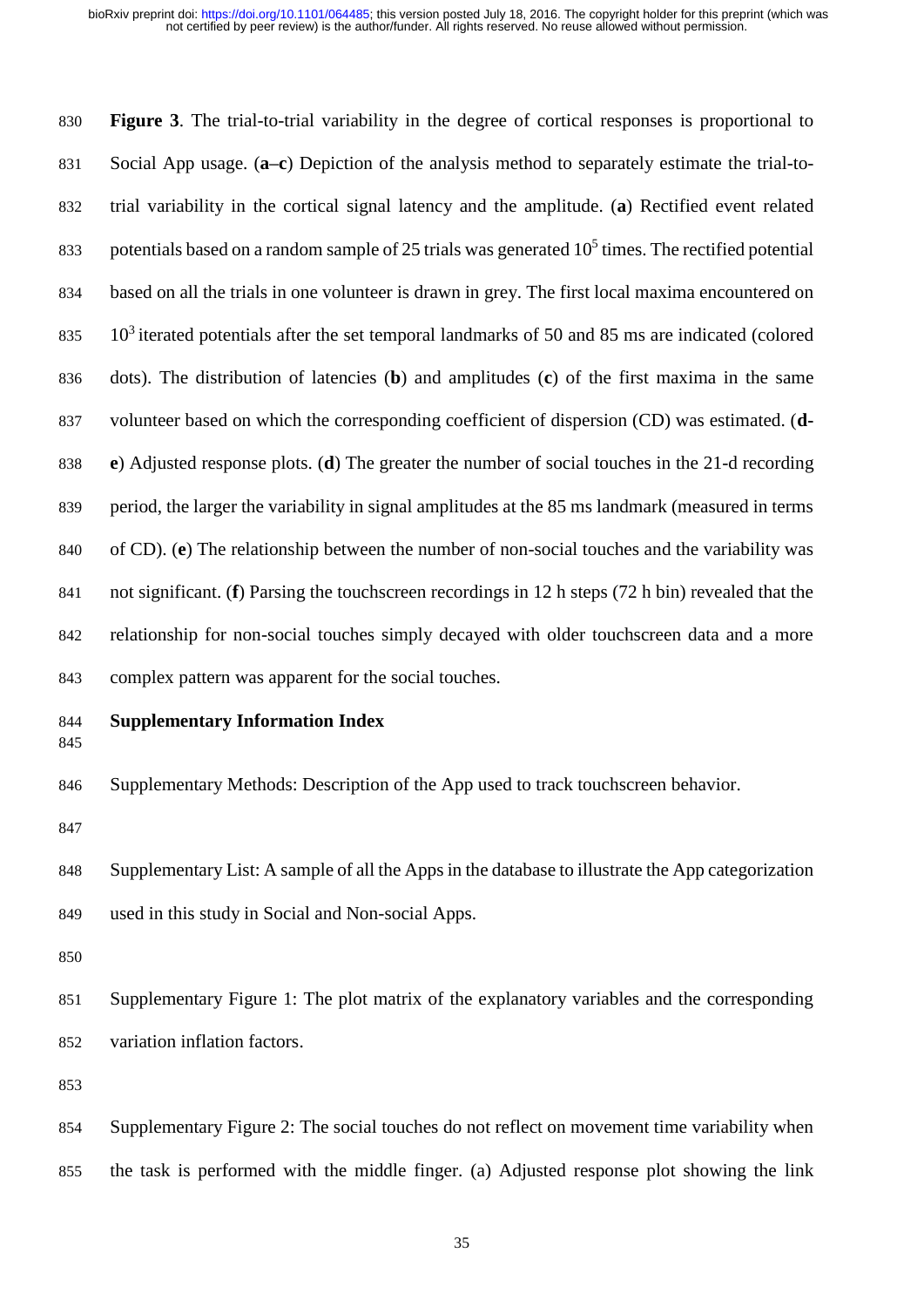between the number of social touches generated on the touchscreen and the movement-time variability when the task was performed by using the thumb. Specifically, higher the number of social touches the higher the movement time variability (b) When the same volunteers performed the task with the middle finger the relationship was absent.

 Supplementary Figure 3: Social touches on the keypad is related to movement time variability. (a-b) Adjusted response plots. (a) Higher the number of social touches on the touchscreen pop- up keypad the higher the movement time variability. (b) The non-social touches on the keypad were not related to the variability.

 Supplementary Figure 4: Analysis of explanatory variables other than the number of social and non-social touches. (a-b) Adjusted response plots. (a) The link between the typical rate of touchscreen usage and movement time variability and (b) the number of Apps used and the variability. (c) The analysis of the relationships to movement time variability after parsing the touchscreen recordings in 12 h steps (72 h bin).

 Supplementary Figure 5: The reaction time variability is related to the number of social touches. (a) Adjusted response plot displaying that higher the number of social touches the larger was the reaction time variability. (b) The non-social touches were unrelated to the reaction time variability. (c) The relationship discovered for the social touches was well apart from the distribution of relationships obtained by using randomly shuffled categories.

 Supplementary Figure 6: The links between somatosensory cortical signal-to-noise ratio and the touchscreen-based explanatory variables. (a) Multiple regression analysis was conducted to explain the inter-individual variability in response to tactile stimulation at the thumb. The regression coefficients for the signal-to-noise ratio measured at the electrode with the strongest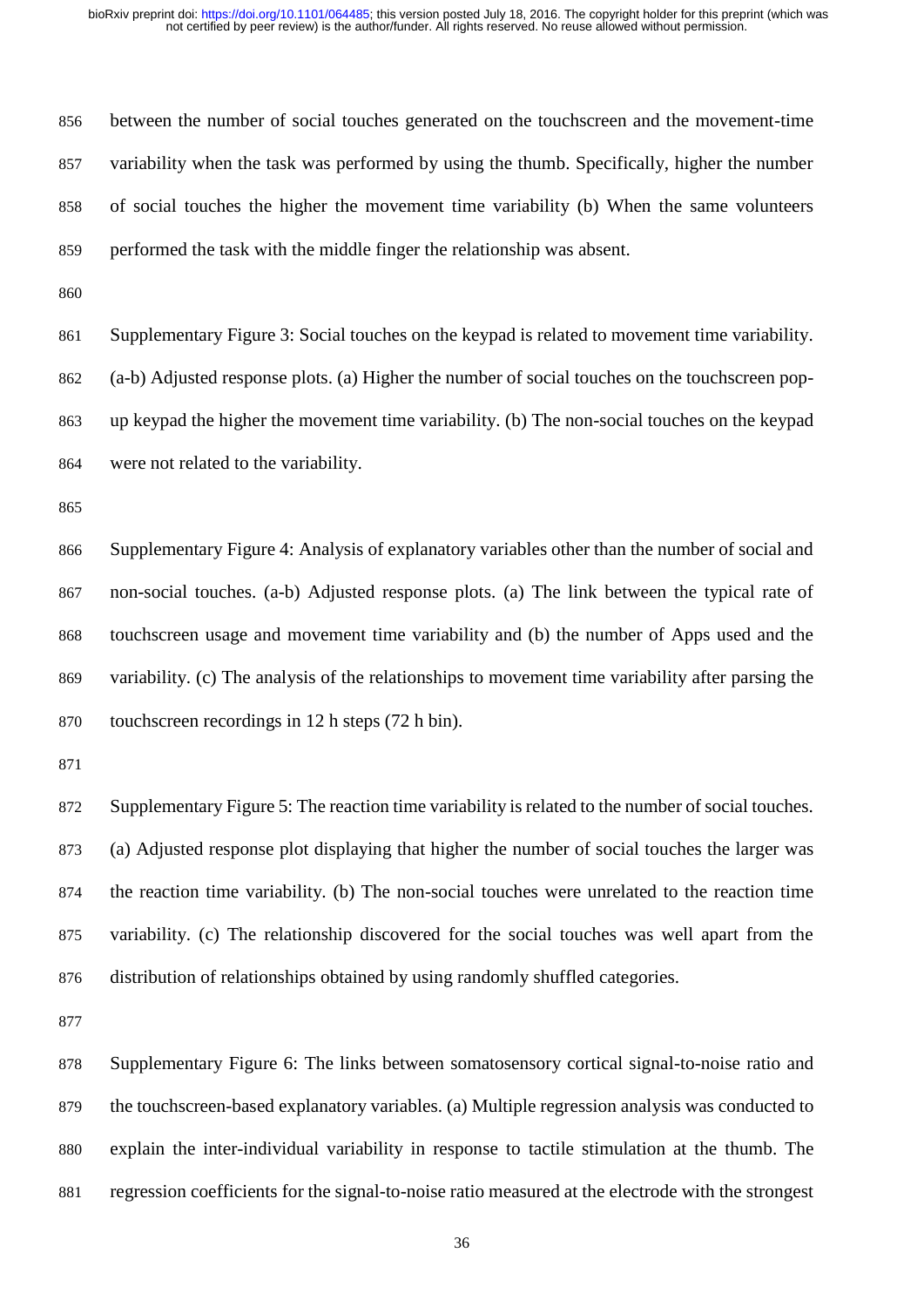882 response. The sold lines depict  $p < 0.05$  (corrected for multiple comparisons, ANOVA). (b-e) Head plot of the regression coefficients and the corresponding statistics. (f-g) The relationships for the number of non-social touches and the typical rate on the touchscreen were the strongest for the thumb followed by the index and then the middle finger.

 Supplementary Figure 7: The neuronal correlates of the number of social touches on the touchscreen keypad. When we restricted our analysis to the pop-up keypad touches, we found that higher the number of social touches on the keypad smaller the signal-to-noise ratio as in the original analysis including all types of touchscreen events. The legend is identical to Figure 2 panels a-f.

 Supplementary Figure 8: The neuronal variability determined from the early temporal landmark set at 50 ms was unrelated to the number of touches. (a-d) Data by using the 50 ms temporal landmark. Adjusted response plots showing the non-significant regressions between social or non-social touches and neuronal variability in terms of amplitude or latency. (e,f) Latency data by using the 85 ms temporal landmark shows a weak relationship between social touches (and not for non-social touches) and trial-to-trial temporal variability.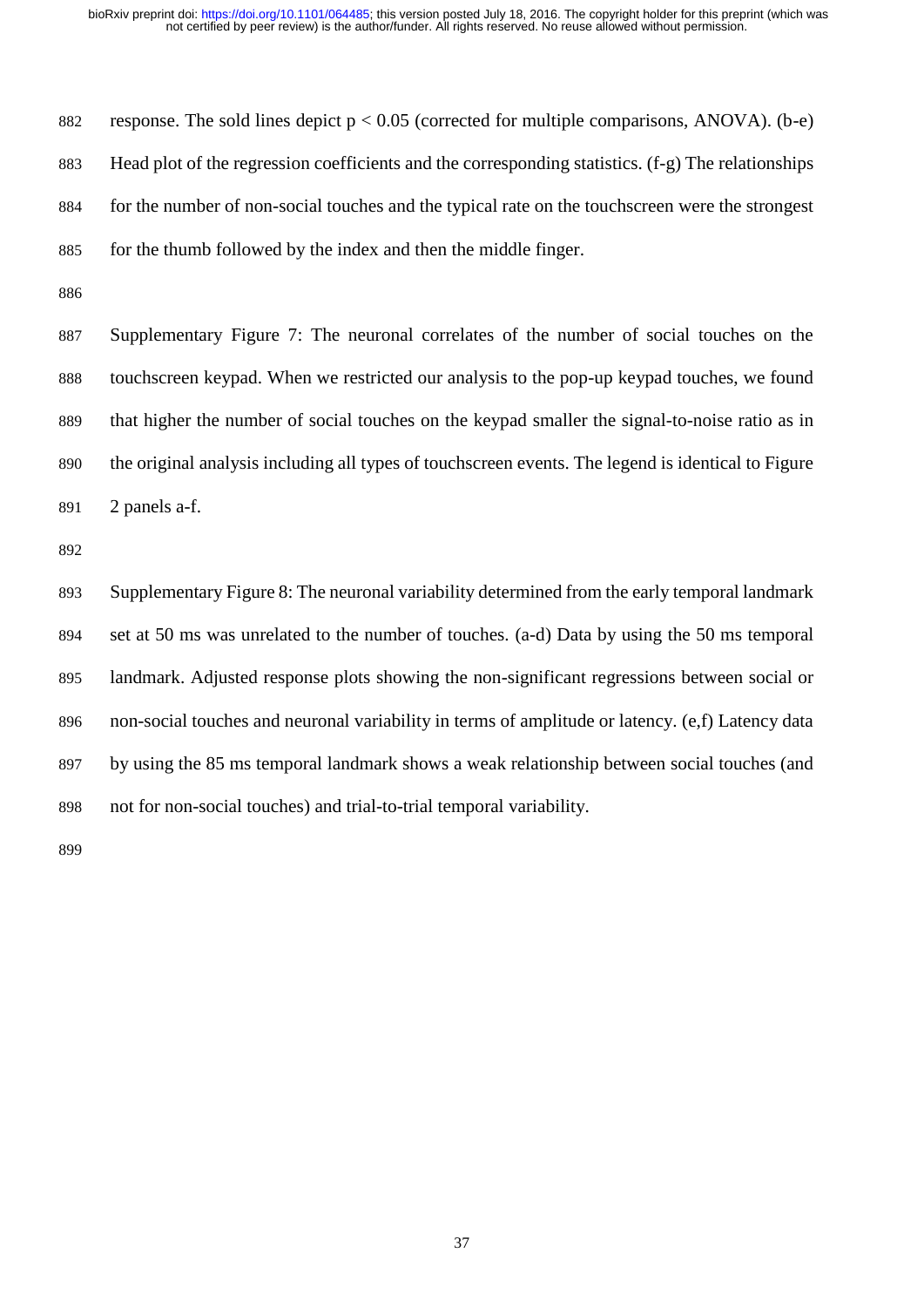bioRxiv preprint doi: https://doi.org/10.1101/064485; this version posted July 18, 2016. The copyright holder for this prepr<br>not certified by peer review) is the author/fund**en** All rights reserved. No reuse allowed withou bioRxiv preprint doi: [https://doi.org/10.1101/064485;](https://doi.org/10.1101/064485) this version posted July 18, 2016. The copyright holder for this preprint (which was



Figure 1. The history of unconstrained touchscreen behavior reflects on the performance of a simple task. (a) Touchscreen activity was recorded for 21 d and followed by laboratory measurements of sensorimotor variability. (b) The task required responding to tactile stimuli by pressing and releasing a micro switch, as fast as possible, with the thumb. (c-d) Adjusted response plots. (c) Movement time variability (σ) was directly proportional to the number of touches generated on the Social Apps (social touches). (d) The movement time variability was inversely proportional to the number of touches generated on the Non-social Apps (non-social touches). (e) The distribution of relationships for randomly categorized Apps (10<sup>4</sup> iterations) in comparison to the relationship uncovered for social touches. (f) Parsing the touchscreen recordings in 12 h steps (72 h bin) revealed that the relationship involving non-social touches simply decayed as a function of time, whereas the relationship involving social touches showed a more complex pattern. The statistical tests and the details of the fits are reported in the main text.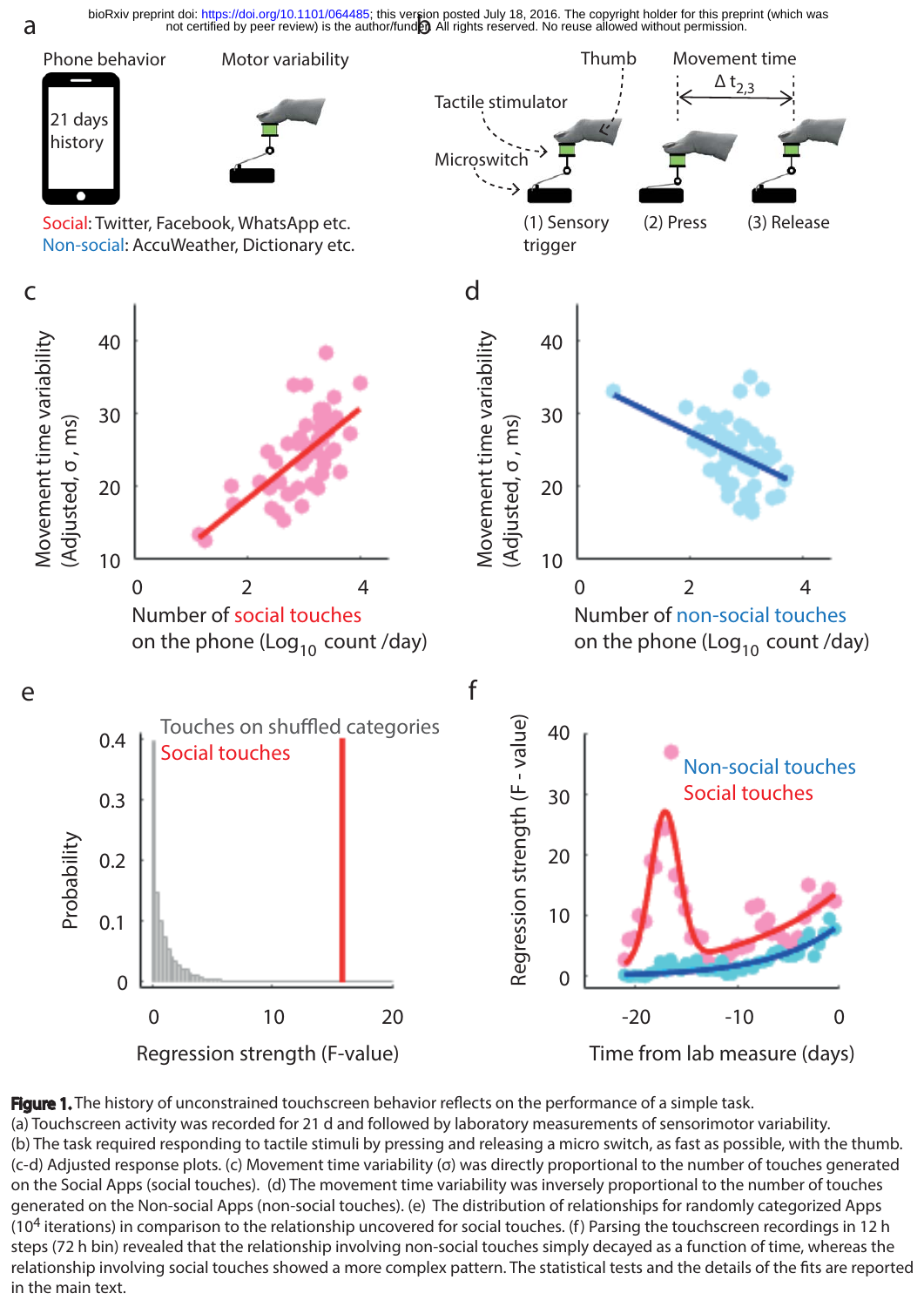

Figure 2. Early cortical somatosensory processing reflects the history of Social App usage. (a) We estimated the signal-to-noise ratio (SNR) in the cortical responses upon a brief tactile stimulus presented to the right thumb tip, the hand was in a resting position during the recording. The head plot shows the electrode location with the best response (red) (b) SNR at the electrode (SS, sum of squares). Individual volunteers (gray lines) and population mean (black). (c) Event related coefficients with the SNR as dependent variable and touchscreen parameters based on the entire 21 d recordings as explanatory variables. Statistically significant coefficients (thickened lines, p < 0.05, corrected for multiple comparisons, ANOVA). (d) Head plot of the population mean of the SNR at a latency of 80 ms. (e,f) The event related coefficients and the corresponding statistics at 80 ms. (g) At the chosen electrode and at 80 ms, the distribution of the relationship strength based on randomly categorized Apps (104 iterations) in comparison to the relationship uncovered for social touches. (h) The relationship with social touches was the strongest for the thumb, followed by the index finger, and, finally, the middle finger. (i) Parsing the touchscreen recordings in 12 h steps (72 h bin) revealed that the relationship between social touches and the SNR at 80 ms latency fluctuated in a complex manner through the recording period. The details of the fit is reported in the main text.